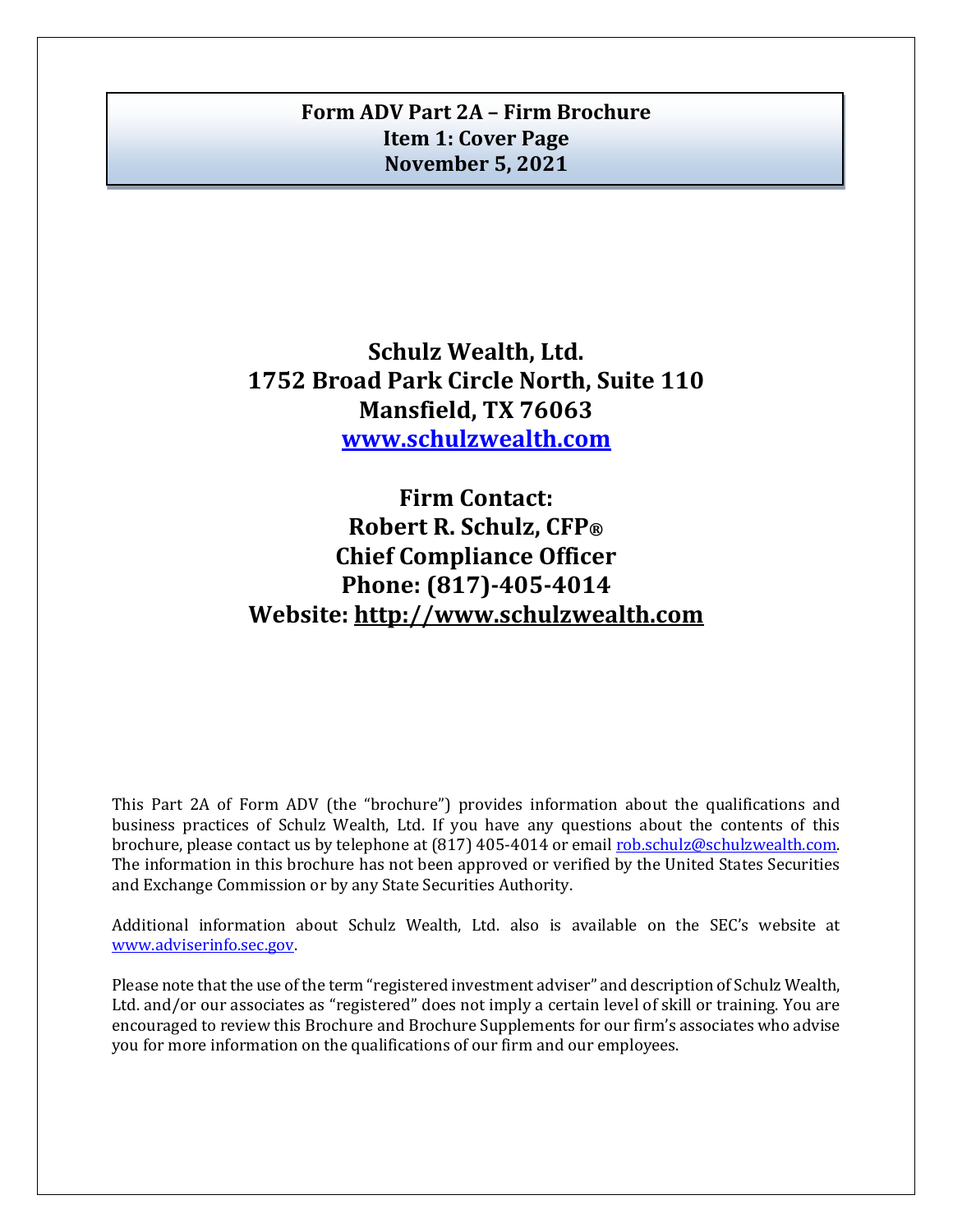### **Item 2: Material Changes**

<span id="page-1-0"></span>Annual Update: The Material Changes section of this brochure will be updated annually when material changes occur since the previous release of the Firm Brochure.

Material Changes since the Last Update:

Since the last Form ADV annual updating amendment for Schulz Wealth, Ltd. ("SWL" or the "Firm") dated January 27, 2020, SWL began to offer alternative investments to clients. As such, changes were made to Item 5 to describe the fees charged on these investments, and to Item 8, the section that describes the Firm's Method of Analysis, Investment Strategy, and Risk of Loss. You can read more about those changes in Items 5 and 8.

Pursuant to federal regulation, the Firm will ensure that clients receive a summary of any materials changes to this Brochure within 120 days of the close of SWL's fiscal year end. We may further provide other ongoing disclosure information about material changes, as necessary. You may receive our brochure at any time by contacting at (817) 405-4014 or email [rob.schulz@schulzwealth.com.](mailto:rob.schulz@schulzwealth.com)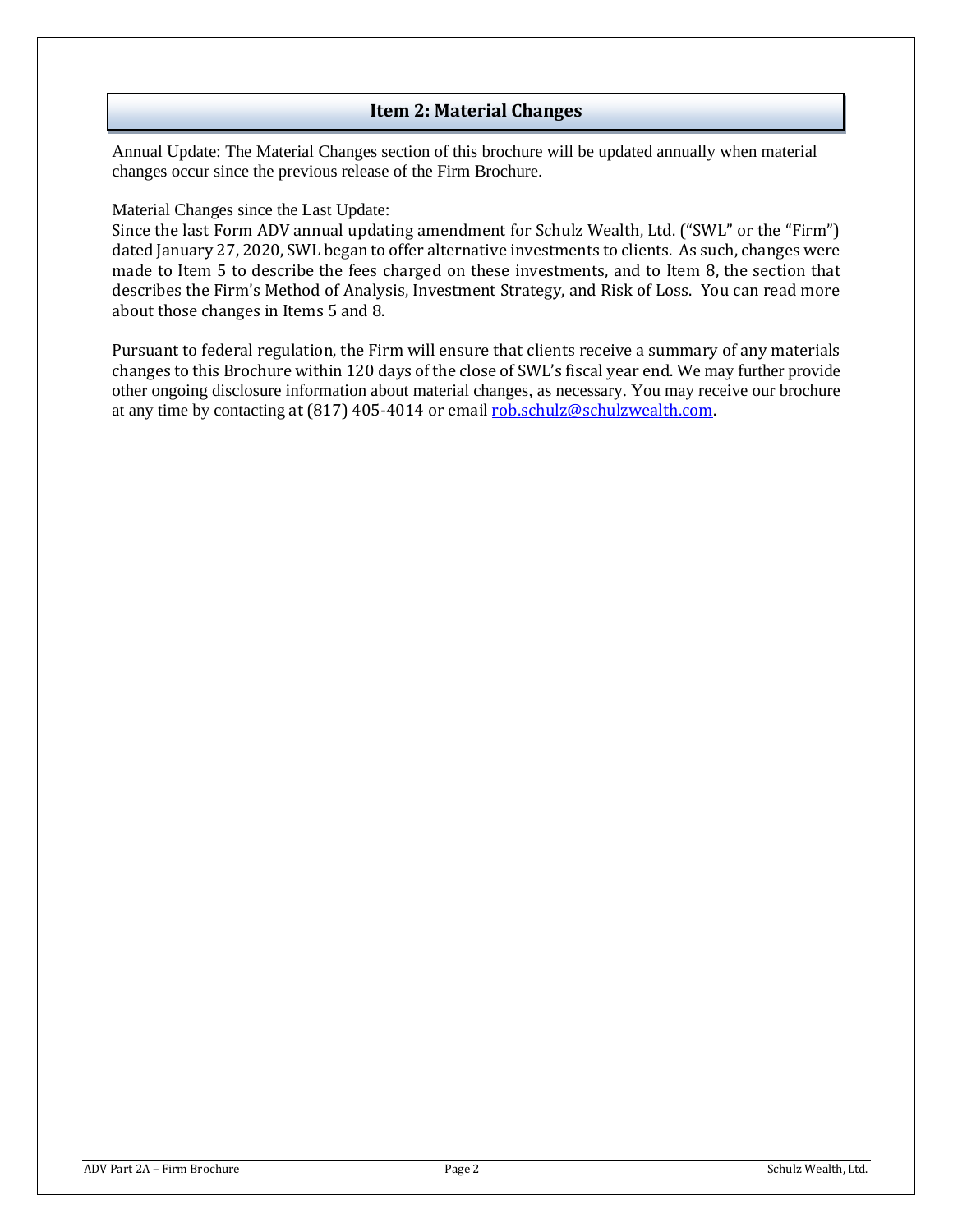# **Item 3: Table of Contents**

<span id="page-2-0"></span>

| Item 11: Code of Ethics, Participation or Interest in Client Transactions & Personal Trading 14 |  |
|-------------------------------------------------------------------------------------------------|--|
|                                                                                                 |  |
|                                                                                                 |  |
|                                                                                                 |  |
|                                                                                                 |  |
|                                                                                                 |  |
|                                                                                                 |  |
|                                                                                                 |  |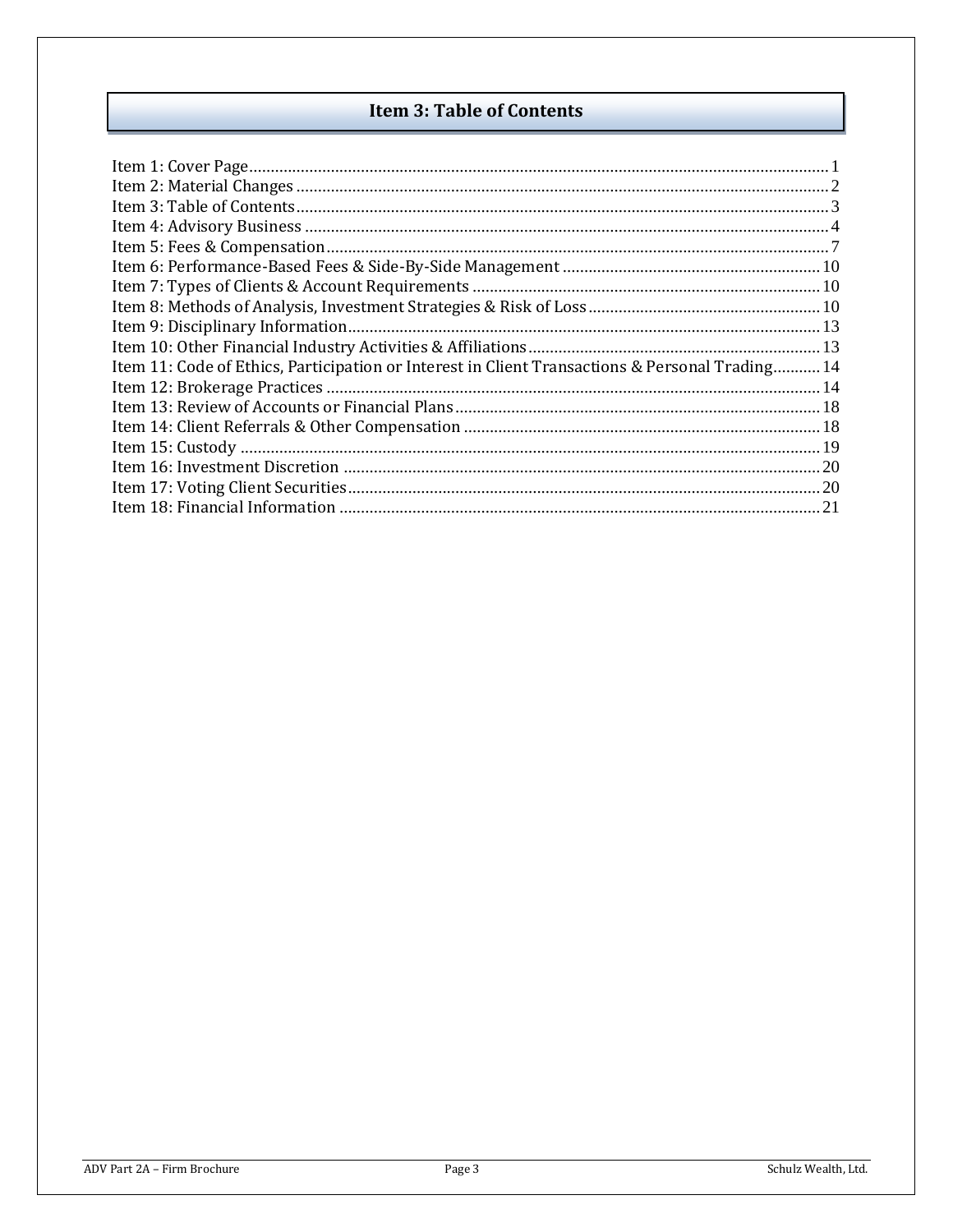### **Item 4: Advisory Business**

<span id="page-3-0"></span>We are dedicated to providing individuals and other types of clients with a wide array of investment advisory services. Schulz Wealth, Ltd. ("SWL" or the "Firm") is a privately held corporation formed in 2014 with its principal place of business in Mansfield, TX and is registered with the Securities and Exchange Commission ("SEC") as an investment adviser.

The Firm's founder and primary shareholder is Robert R. Schulz. In 2021, Austin M. Smith obtained a minority interest in the Firm.

#### **Description of the Types of Advisory Services We Offer**

#### **Comprehensive Wealth Planning Engagement:**

Our Comprehensive Wealth Planning service combines asset management and financial planning/financial consulting for clients. It is designed to assist clients in meeting their financial goals through the use of financial investments. We conduct at least one, but sometimes more than one meeting (in person, if possible, otherwise via telephone conference) with clients in order to understand their current financial situation, existing resources, financial goals, and tolerance for risk. Based on what we learn, we propose an investment approach to the client. We may propose an investment portfolio, consisting of exchange traded funds ("ETFs"), mutual funds, individual stocks or bonds, or other securities. Upon the client's agreement to the proposed investment plan, we work with the client to establish or transfer investment accounts so that we can manage the client's portfolio. Once the relevant accounts are under our management, we review such accounts on a regular basis and at least quarterly. We take discretionary authority in client accounts when we manage their investment portfolios, and that allows us to direct the investment and reinvestment of assets in your account without contacting you first. We may periodically rebalance or adjust client accounts under our management. If the client experiences any significant changes to his/her financial or personal circumstances, the client must notify us so that we can consider such information in managing the client's investments.

Our firm will work with clients to implement a financial plan that will be composed of several modules that are developed to evaluate different aspects of the client's financial life. These financial consultations will be given to clients on an ongoing basis and will encompass one or more of the following areas: Investment Planning, Retirement Planning, Estate Planning, Charitable Planning, Education Planning, Corporate and Personal Tax Planning, Cost Segregation Study, Corporate Structure, Real Estate Analysis, Mortgage/Debt Analysis, Insurance Analysis, Lines of Credit Evaluation, Business and Personal Financial Planning. In addition to the financial plan, clients will have access to a live real-time portal detailing the performance of the client's portfolio.

#### **Investment Management Only Engagement**

We will review clients' existing portfolios and other data and provide investment advice consistent with clients stated financial objectives. Clients do not receive financial planning as a part of this specific service.

We take discretionary authority in client accounts when we manage their investment portfolios, and that allows us to direct the investment and reinvestment of assets in your account without contacting you first. We may periodically rebalance or adjust client accounts under our management. If the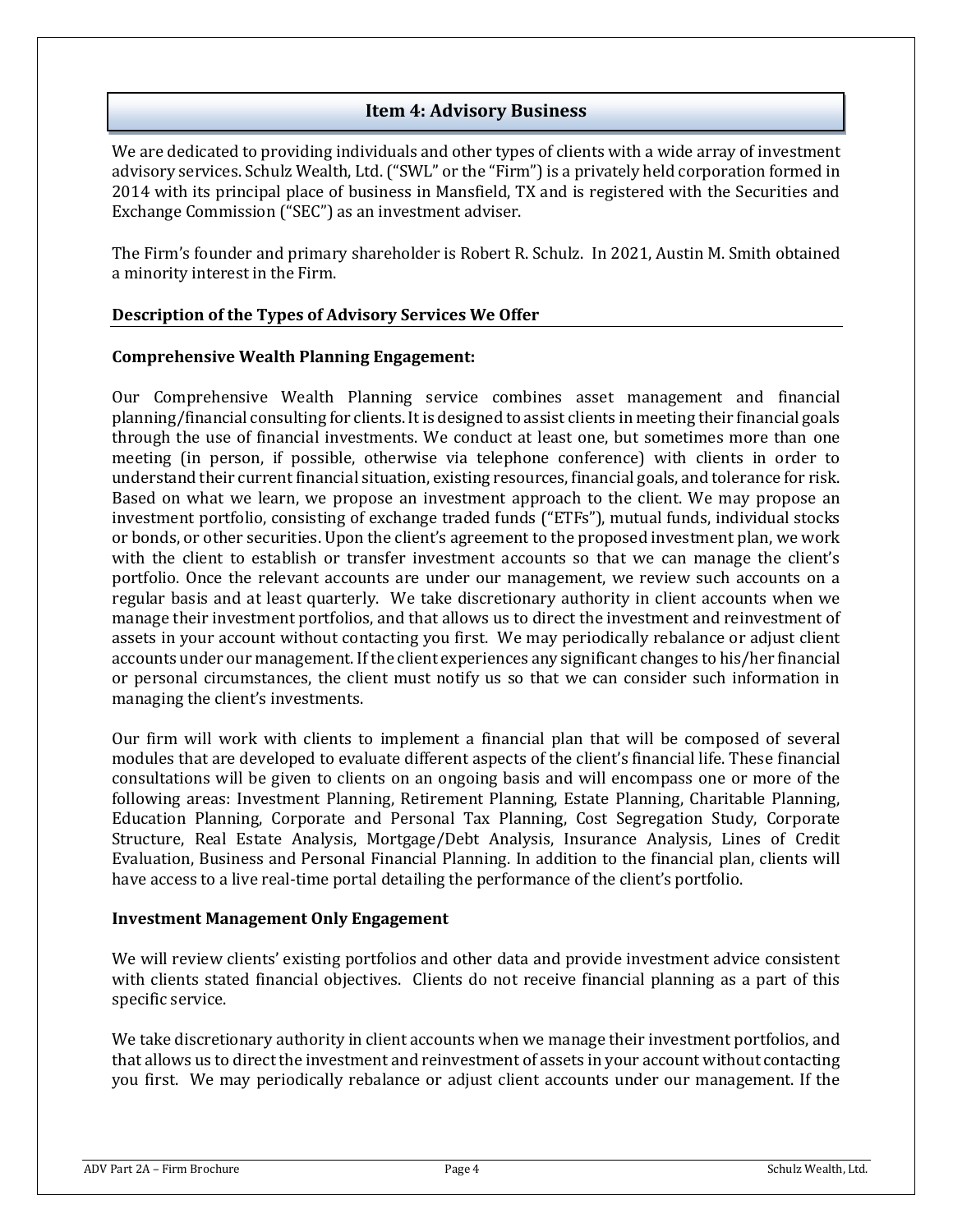client experiences any significant changes to his/her financial or personal circumstances, the client must notify us so that we can consider such information in managing the client's investments.

### **Sub manager, Betterment, for Clients' Accounts:**

For clients with less than \$900,000 in investable assets, we will generally recommend the use of a third-party sub manager, Betterment LLC, a SEC registered investment adviser for the investment oversight of the Client's cash and securities. We build a customized portfolio for the client and assist clients in interacting with Betterment and reviewing the continued suitability of using Betterment and Betterment pursuant to a sub-advisory agreement with the client, will oversee the client's account and will conduct trading on a discretionary basis and will have the authority on behalf of the client to buy, sell and otherwise effect investment transactions in their account in accordance with the client's investment policy statement. Betterment.

# **Ongoing Financial Planning:**

We provide ongoing financial planning services to individuals, families, and other clients regarding the management of their financial resources based upon an analysis of the client's current situation, goals, and objectives. Depending upon the client's stated needs, this service will include analysis and recommendations in the areas of net worth, cash flow, retirement planning, investment allocation, security selection, estate planning, insurance benefits, educational funding, and employee benefits. From time to time, as requested by the client, we will provide financial planning services as requested. Clients will receive a written financial plan with recommendations to reach their stated financial goals. No less than annually, we will review Clients' financial plan and update the recommendations as needed.

Our written financial plans rendered to clients usually include general recommendations for a course of activity or specific actions to be taken by the clients. For example, recommendations may be made that the clients begin or revise investment programs, create or revise wills or trusts, obtain or revise insurance coverage, commence or alter retirement savings, or establish education or charitable giving programs. It should also be noted that we refer clients to an accountant, attorney or other specialist, as necessary for non-advisory related services.

This service does not include the implementation of any investment strategy or investment management services. Clients understand that the responsibility for financial decisions are theirs alone and that they are under no obligation to follow, either wholly or partially, any recommendations or suggestions that we provide. Clients should understand that a conflict of interest exists because we have an incentive to recommend our own investment management services to implement financial planning recommendations as we receive additional compensation for such services. Advice and recommendations may also be given on non-securities matters and any implementation of our recommendations is entirely at the client's discretion. If Clients do decide to act on such recommendations, clients always have the right to decide with whom they choose to do so.

Financial planning recommendations are based on the client's financial situation at the time the recommendations are provided and are based on the information provided by the client. In addition, certain assumptions may be made with respect to interest and inflation rates, use of past trends and performance of the market and economy. Past performance is in no way an indication of future performance and we cannot offer any guarantees or promises that the client's financial goals and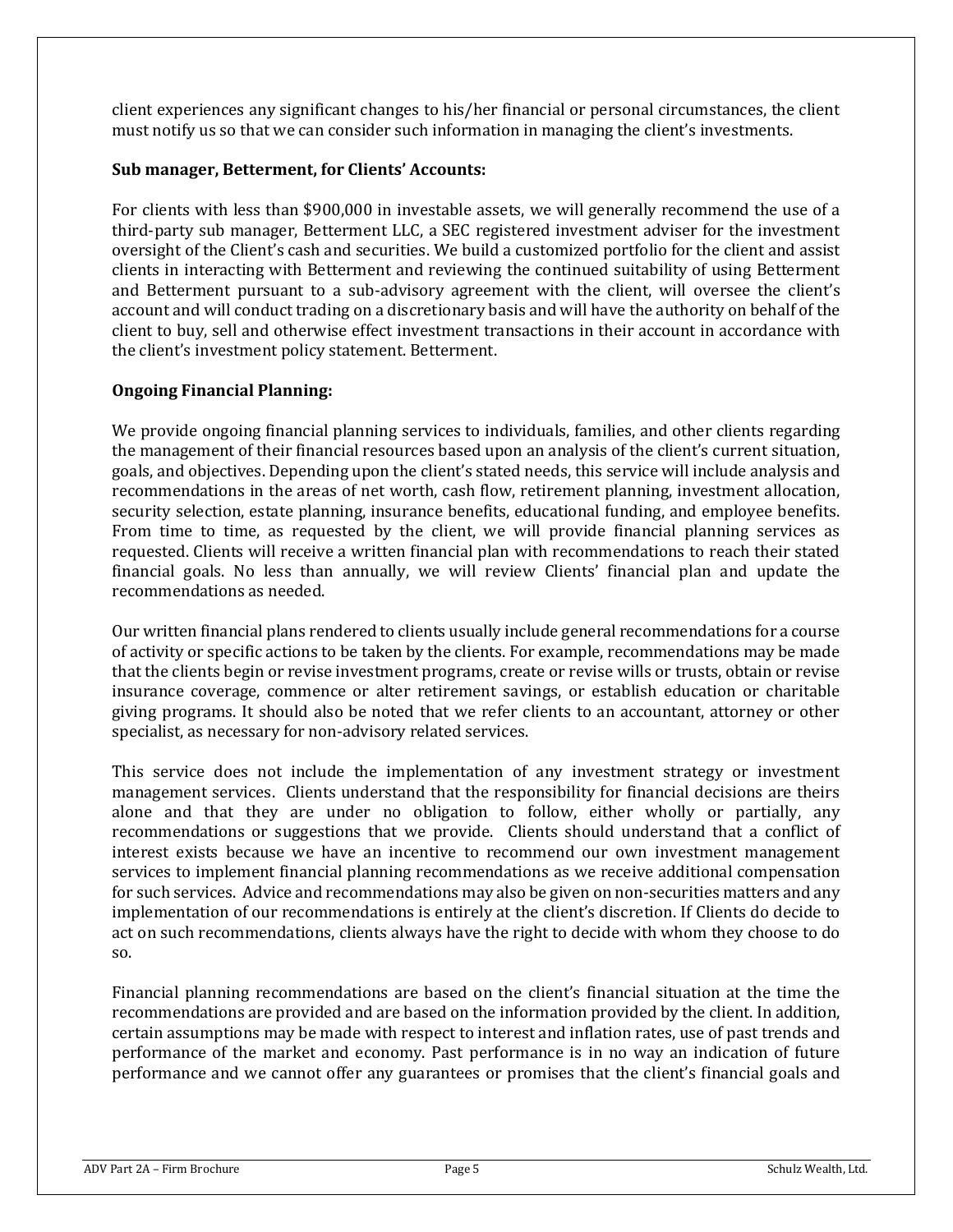objectives will be met. As a client's financial situation, goals, objectives, or needs change, the client is strongly urged to promptly notify us of such changes.

### **Limited-Scope Financial Planning**

We provide limited-scope financial planning services to clients that depending upon the agreed upon services with the client, include an analysis and recommendation(s) in the areas of net worth, cash flow, retirement planning, investment allocation, security selection, estate planning, insurance benefits, educational funding, and employee benefits. We will provide the client with a written financial plan with recommendations in the areas selected in the agreement. Once we have delivered the financial plan the engagement is complete.

This service does not include the implementation of any investment strategy or investment management services. Clients understand that the responsibility for financial decisions are theirs alone and that they are under no obligation to follow, either wholly or partially, any recommendations or suggestions that we provide. Clients should understand that a conflict of interest exists because we have an incentive to recommend our own investment management services to implement financial planning recommendations as we receive additional compensation for such services. Advice and recommendations may also be given on non-securities matters and any implementation of our recommendations is entirely at the client's discretion. If Clients do decide to act on such recommendations, clients always have the right to decide with whom they choose to do so.

#### **Retirement Plan Consulting:**

We provide defined contribution retirement plan consulting services to employer plan sponsors on an ongoing basis. Generally, such consulting services consist of assisting employer plan sponsors in establishing, monitoring, and reviewing their company's participant-directed retirement plan. As the needs of the plan sponsor dictate, areas of advising could include investment options, plan structure and participant education.

All pension consulting services shall comply with the applicable law(s) regulating defined contribution retirement plan consulting services. This applies to client accounts that are defined contribution retirement plans or other employee benefit plans ("Plan") governed by the Employee Retirement Income Security Act of 1974, as amended ("ERISA"). If the client accounts are part of a Plan, and we accept appointments to provide our services to such accounts, we acknowledge that we are a fiduciary within the meaning of Section 3(21) of ERISA (but only with respect to the provision of services described in section 1 of the Retirement Plan Consulting Agreement).

#### **Tailoring of Advisory Services**

We offer individualized investment advice to clients utilizing our Comprehensive Wealth Planning and Retirement Plan Consulting services. Additionally, we offer general investment advice to clients utilizing our Financial Planning services.

Each client has an opportunity to place reasonable restrictions on the types of investments to be held in the portfolio. Restrictions on investments in certain securities or types of securities may not be possible due to the level of difficulty this would entail in managing the account. Restrictions would be limited to our Comprehensive Wealth Planning and Retirement Plan Consulting services. We do not manage assets through our other service.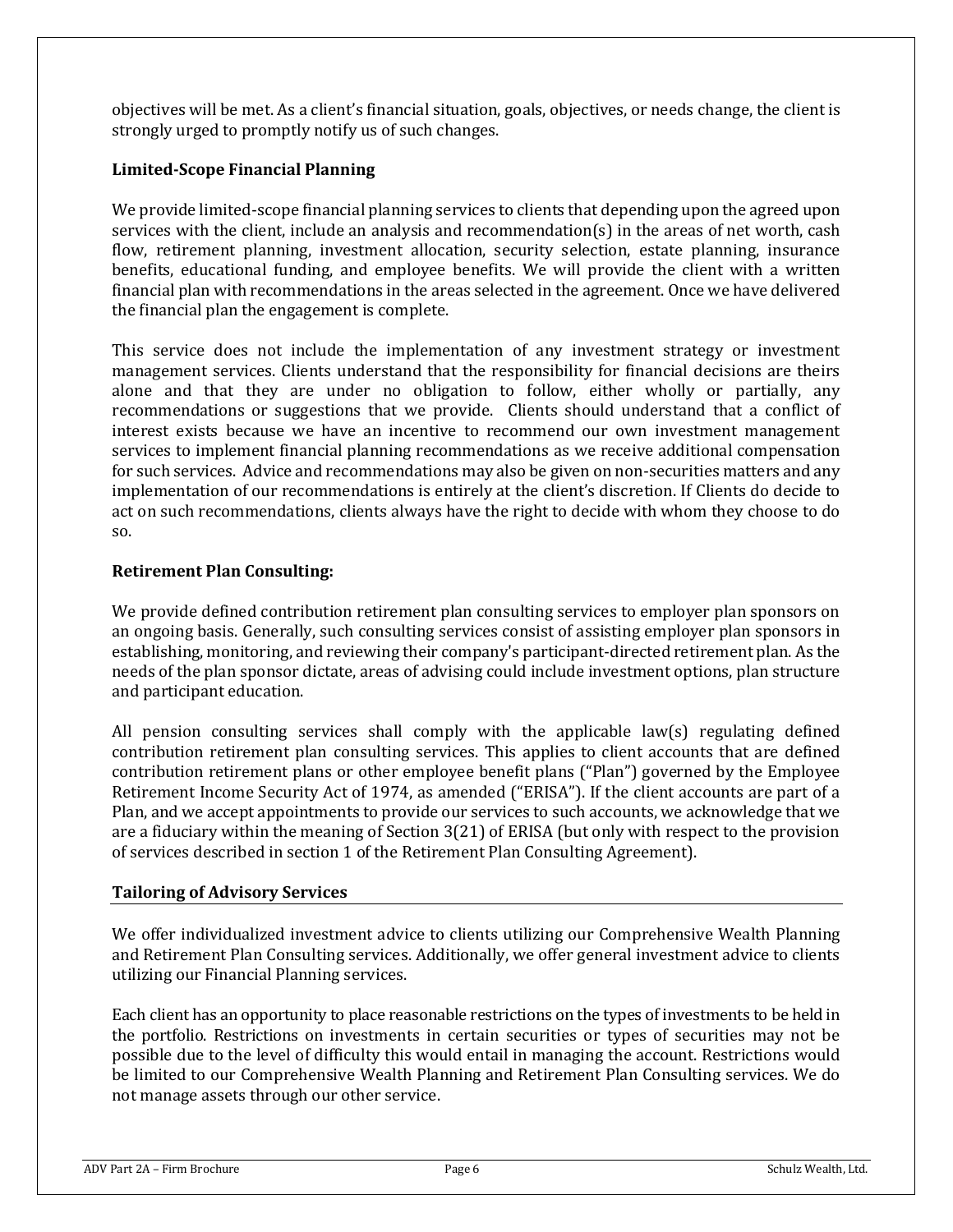### **Participation in Wrap Fee Programs**

We do not offer wrap fee programs.

#### **Regulatory Assets Under Management**

As of December 31, 2020, the amount of client assets managed by the firm on a discretionary and non-discretionary basis was as follows:

| Type of Account   | Assets Under Management "AUM" | Number of Accounts |
|-------------------|-------------------------------|--------------------|
| Discretionary     | \$97,717,223                  | 471                |
| Non-Discretionary | \$69,234,342                  |                    |
| Total:            | \$166,951,565                 | 477                |

#### **Item 5: Fees & Compensation**

#### <span id="page-6-0"></span>**How We Are Compensated for Our Advisory Services**

The fee and how it is charged is determined by the type of service engagement. Fees are negotiable at times in our sole discretion. The following describes the fees for each service we offer. Fees are subject to change upon notice to the client:

#### **Comprehensive Wealth Planning (at TD Ameritrade):**

| <b>Assets Under Management</b> | <b>Annual Percentage of Assets Charge</b> |
|--------------------------------|-------------------------------------------|
| Less than \$900,000            | 1.25%                                     |
| \$900,000 to \$1,499,999       | 1.00%                                     |
| \$1,500,000 to \$2,999,999     | $0.90\%$                                  |
| \$3,000,000 to \$5,999,999     | 0.75%                                     |
| \$6,000,000 and above          | Flat \$45,000                             |

Our firm's annualized fees are billed on a pro-rata basis quarterly in advance based on the value of your account on the last day of the previous quarter. Should a client open an account during a quarter, the firm's management fee will be prorated based on the number of days the account was open during the quarter. In the event the firm's services are terminated mid-quarter, any paid, unearned fees will be promptly refunded to the client. The number of days the account was managed during the quarter until termination is used to determine the percentage of the managed fee earned (based on the total number of days in the quarter) and the balance is refunded.

Should the client have more than one Account managed by us, we may elect at our sole discretion to aggregate the client's Accounts for the purpose of computing management fees.

Clients will authorize their fee to be deducted from their managed account. As part of this process, the client is made aware of the following:

a) Your independent custodian sends statements at least quarterly to you showing the market values for each security included in the Assets and all disbursements in your account including the amount of the advisory fees paid to us;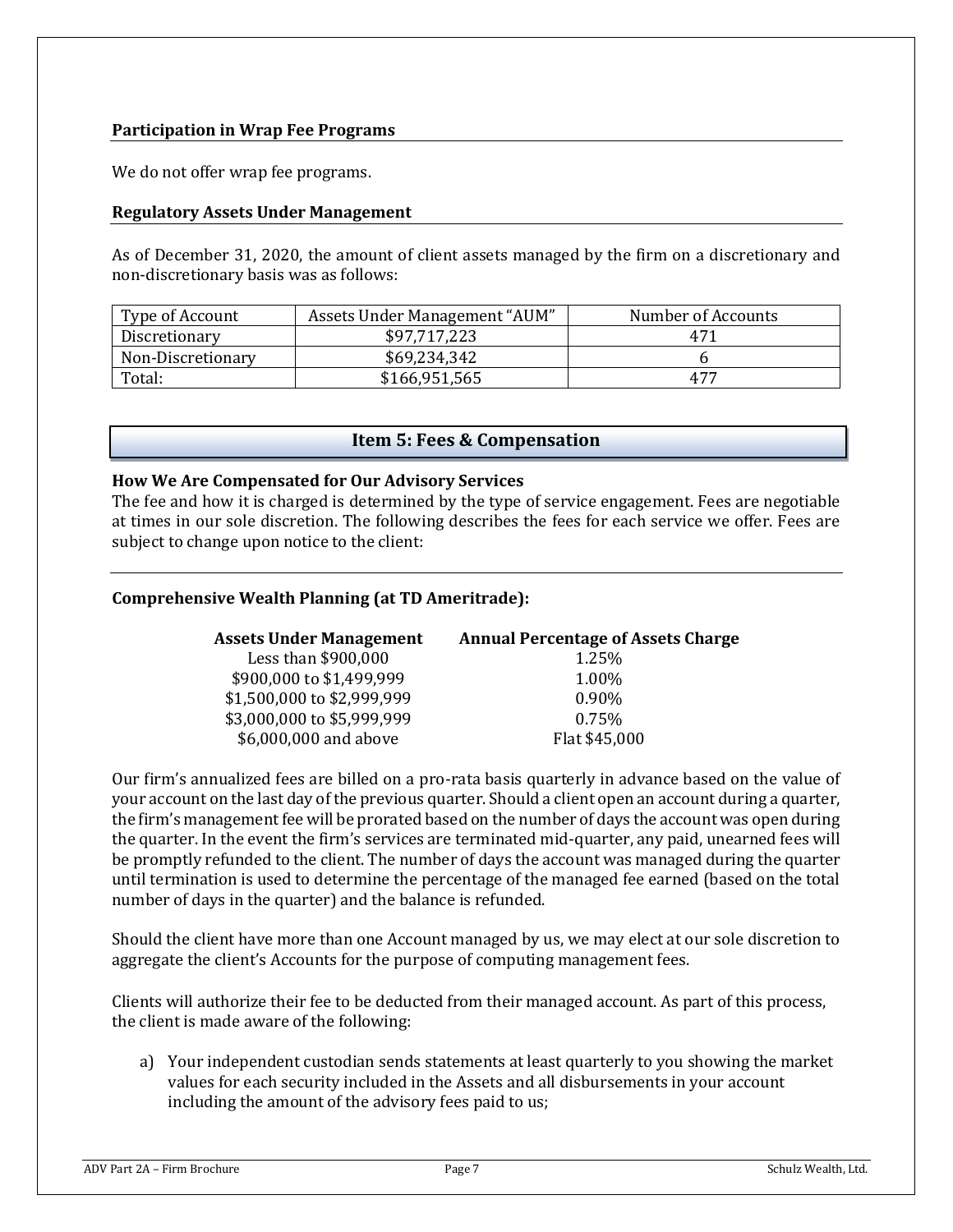- b) You provide authorization permitting us to be directly paid by these terms. We send our invoice directly to the custodian;
- c) It is the client's responsibility to verify the calculation of advisory fees deducted from the account; and
- d) We send a copy of our invoice to you, which includes a legend urging you to compare information provided in our statement with those from the qualified custodian

### **Alternative Investments**

For clients with alternative investments, SWL does not charge a management fee; however, SWL does charge an annual flat fee of \$500 per alternative investmentfor the due-diligence, advice, and ongoing evaluation performed by SWL on these types of securities held in client's portfolios. The flat fee will be deducted quarterly from the advisory account designated by the client.

### **Investment Management (at Betterment):**

Our Investment Management fee is assessed quarterly, in arrears, at an annual percentage of 1.25% based upon a percentage of the client's assets under management (including cash) as of the close of business on the last business day of the preceding calendar quarter. Investment management fees will be automatically deducted from the client's account by the Custodian as soon as practicable following the end of each calendar quarter. Should the client open the Account during a quarter, our management fee will be prorated based on the number of days that the Account was open during the quarter. In the event that our services are terminated mid-quarter, any amount owing will be due and payable. The number of days the account was managed during the quarter until termination is used to determine the percentage of the management fee due and payable (based on the total number of days in the quarter). Additional deposits of cash and/or securities will be subject to the same billing procedures.

Betterment will charge its own fee for its services as set out in the direct agreement between Betterment and the client. Clients are charged an annual asset-based wrap fee of .20% on amounts invested via Betterment and our fee is an annual 1.05%, for a total annual fee of 1.25% of the assets overseen. Betterment deducts the fee quarterly, in arrears.

Betterment's separate agreement with the client provides authority for Betterment to directly debit the firm's fees from the client's account(s) and distribute the fees to the firm. All fees deducted by Betterment will be clearly noted on account statements that you will receive directly from the custodian of record on a quarterly basis.

Should the client have more than one account managed by us, we may elect at our sole discretion to aggregate the client's accounts for the purpose of computing management fees.

#### **Ongoing Financial Planning:**

Our Ongoing Financial Planning Fee is a fixed fee assessed semi-annually, typically on January 1st and July 1st, in arrears, based upon the scope of the services required by the Client and the complexity of the client's financial situation.

If the client begins services during a billing cycle, we will prorate the fee for the initial period based on the number of days in the billing cycle that services were provided and add the prorated fee to the first full billing. In the event that our services are terminated during a billing cycle, upon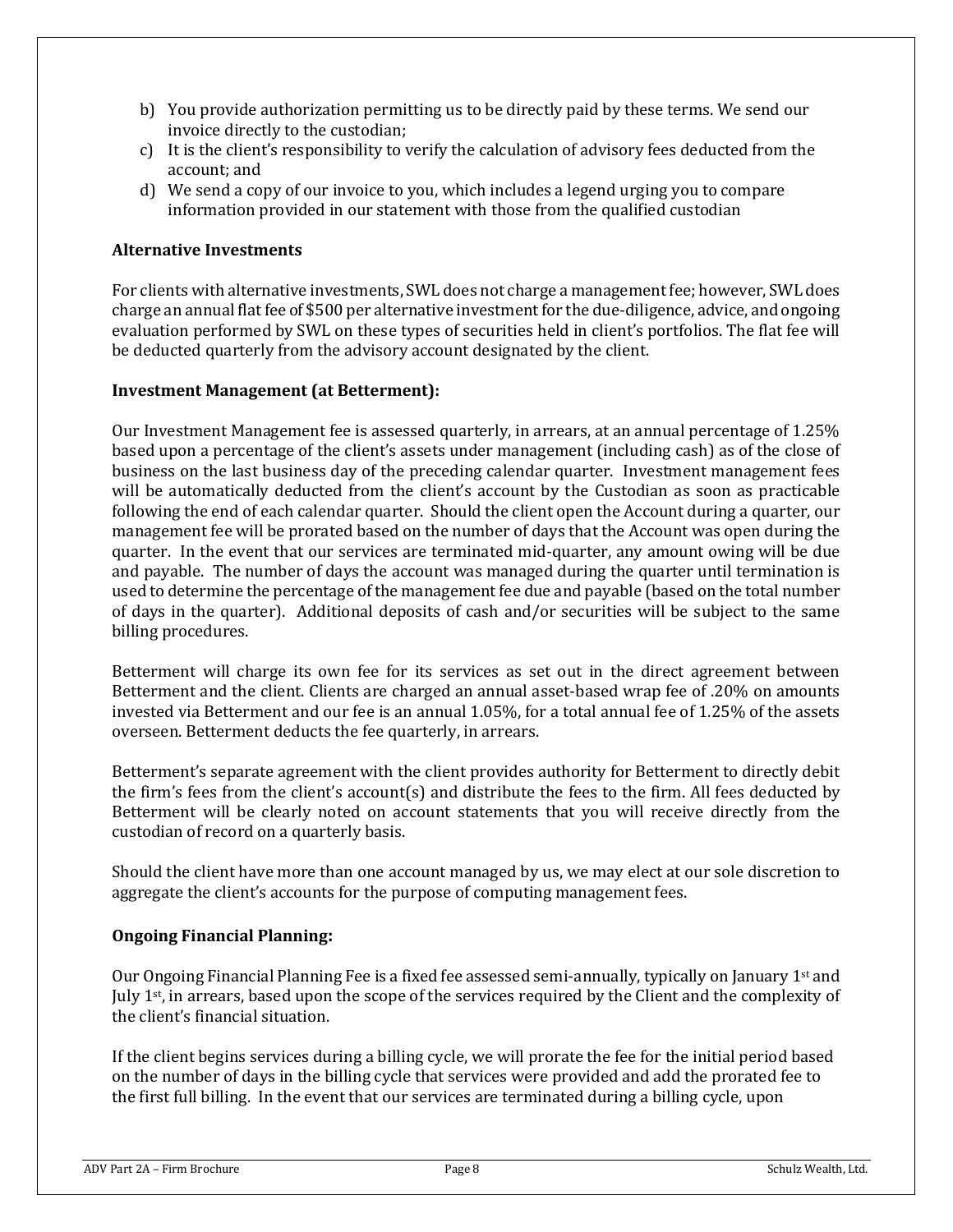termination, we will invoice the client our fee based upon the number of days services were provided during that period. Our fee becomes immediately due and payable upon receipt of our invoice.

We may amend our fee at any time by giving thirty (30) days advanced written notice to the client subject to the client's consent and right to terminate the agreement.

#### **Limited-Scope Financial Planning:**

Our Limited-Scope Financial Planning Fee is a fixed fee based upon the scope of the services required by the client and the complexity of the client's financial situation. We collect half of the fee upon the signing of the agreement and the remaining amount of the fee is due and payable at the end of the engagement when the client receives our recommendations.

### **Retirement Plan Consulting:**

We charge on either a fixed fee or on an annualized basis for defined contribution retirement plan consulting services. The ultimate fee that we charge you is based on the scope and complexity of our engagement with you. Our flat fees generally range from \$6,000 to \$60,000 and our annualized fees are as follows:

| <b>Assets Under Management</b> | <b>Annual Percentage of Assets Charge</b> |
|--------------------------------|-------------------------------------------|
| \$0 to \$1,999,999             | Flat \$6,000                              |
| \$2,000,000 to \$5,000,000     | $0.45\%$                                  |
| \$5,000,000 to \$10,000,000    | 0.35%                                     |
| Over \$10,000,000              | 0.25%                                     |

The fee-paying arrangements for pension consulting service will be determined on a case-by-case basis and will be detailed in the signed Retirement Plan Consulting Agreement.

#### **Other Types of Fees & Expenses**

Clients will incur transaction charges for trades executed in their accounts. These transaction fees are separate from our fees and will be disclosed by the firm that the trades are executed through. Also, clients will pay the following separately incurred expenses, which we do not receive any part of: charges imposed directly by a mutual fund, index fund, or exchange traded fund which shall be disclosed in the fund's prospectus (i.e., fund management fees and other fund expenses).

#### **Termination & Refunds**

We charge our advisory fees quarterly in advance. In the event you wish to terminate our services, we will refund the unearned portion of our advisory fee to you. You need to contact us in writing and state that you wish to terminate our services. Upon receipt of your letter of termination, we will proceed to close out your account and process a pro-rata refund of unearned advisory fees.

#### **Commissionable Securities Sales**

We do not sell securities for a commission in our advisory accounts.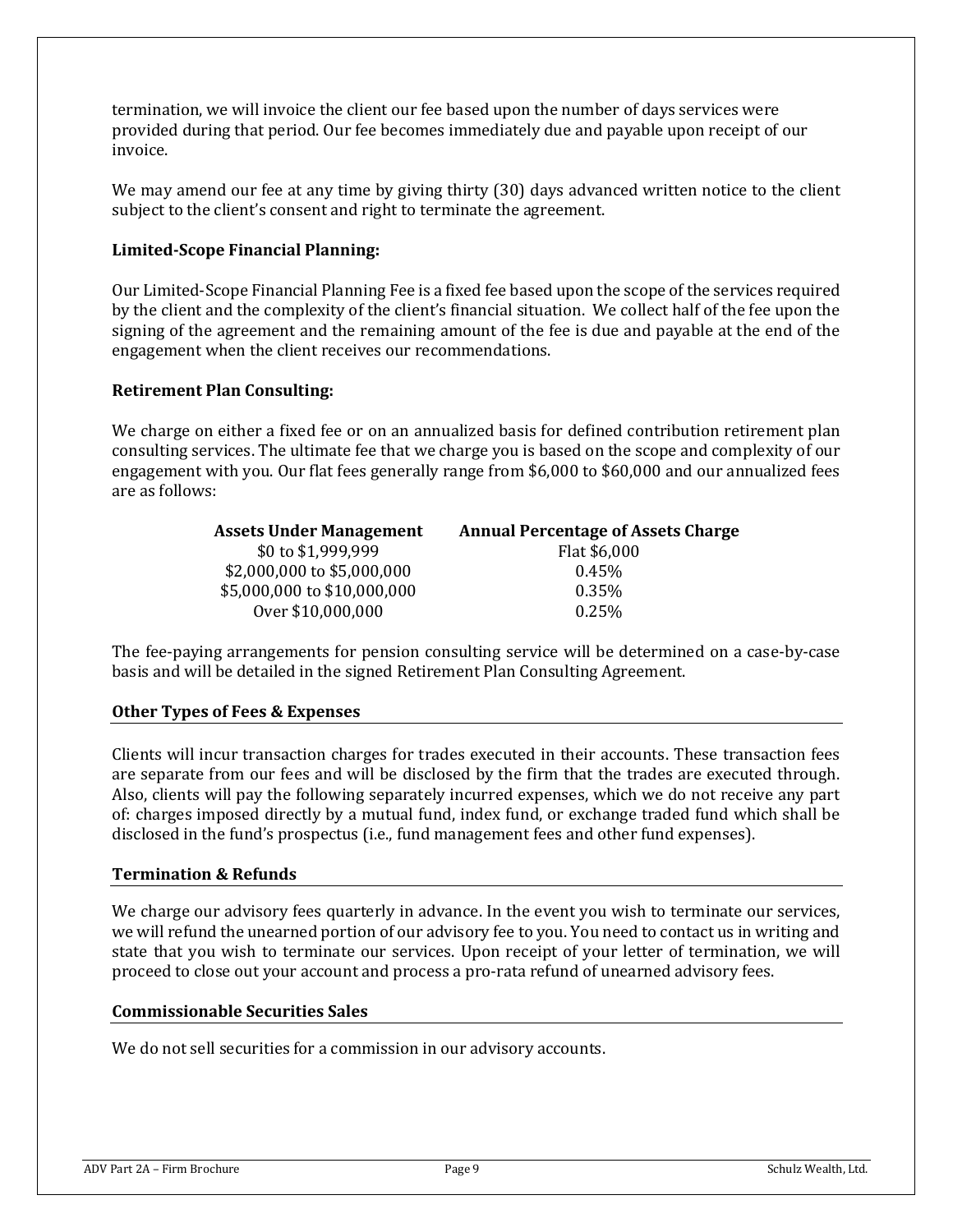# <span id="page-9-0"></span>**Item 6: Performance-Based Fees & Side-By-Side Management**

We do not accept performance-based fees.

# **Item 7: Types of Clients & Account Requirements**

<span id="page-9-1"></span>We have the following types of clients:

- Individuals and High Net Worth Individuals;
- Trusts, Estates or Charitable Organizations;
- Defined Contribution Retirement Plans and Profit-Sharing Plans;
- 529 Plans;
- Corporations, Limited Liability Companies and/or Other Business Types.

The Firm does not require a minimum initial investment to open an account. However, the Firm reserves the right to accept or decline a potential client for any reason in its sole discretion. Prior to engaging the Firm to provide any of the services described in this Brochure, the client will be required to enter into one or more written agreements with the Firm setting forth the terms and conditions under which the Firm shall render its services.

### **Item 8: Methods of Analysis, Investment Strategies & Risk of Loss**

#### <span id="page-9-2"></span>**Methods of Analysis**

Schulz Wealth uses Modern Portfolio Theory (MPT) as the basis for all of our portfolio decisions. Our investments rely heavily on the following: Schulz Wealth seeks to identify dimensions of equity returns like momentum, value, and small-cap outperformance. Portfolio tilts are applied in these directions and lean on these principles.

Schulz Wealth believes a premier focus when providing Investment Advice is diversification. When crafting a diversified portfolio, the asset allocation selected must be compatible with the client's goals, objectives, risk tolerance and time horizon for investment.

Schulz Wealth employs a goal-based financial planning process to make investment recommendations for our clients.

Schulz Wealth believes that both active and passive management provide value for different parts of capital markets.

Schulz Wealth can use any combination of mutual funds, ETFs, individual stocks, individual bonds, Buffer ETF strategies, alternative investments, and structured notes.

The process of finding fund managers can vary widely. Sources can include but are not limited to: third-party research, existing manager relationships, database searches, networking events, information from macroeconomic research articles, news media, industry white papers, and more. Schulz Wealth uses additional research tools and methods for analysis, including returns‐based and holdings-based analysis software and available sources of news and information such as Morningstar.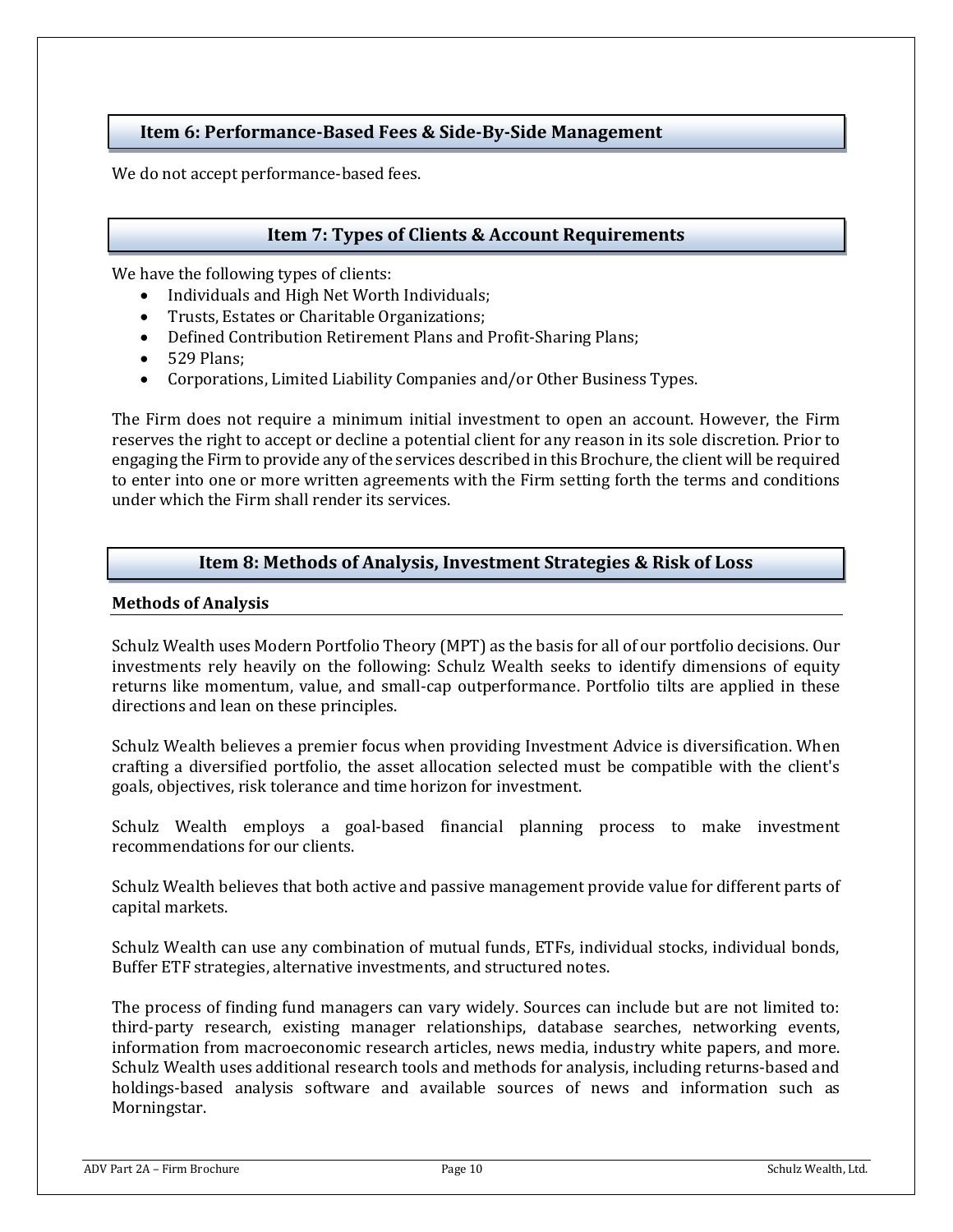#### **Investment Strategies We Use**

Schulz Wealth's investment decision-making process centers around the process of making allocations and selecting managers. When evaluating a new investment, Schulz Wealth executes due diligence efforts, because only after thorough exercise of due diligence can a decision be made. Schulz Wealth meets with managers (in person or via phone conference) throughout the year to keep updated on their strategies and activity related to the client portfolios.

Diversification is at the pinnacle of Schulz Wealth's investment philosophy. Schulz Wealth believes that asset allocation decisions are the most significant contributor to risk and return in any investment strategy. Asset allocation decisions are unique to each client. At the beginning of each client relationship, Schulz Wealth assesses the objectives of each client based (broadly) on their assets, liabilities, and income goals. In this process, Schulz Wealth utilizes a Monte Carlo analysis, a modeling technique used to approximate the probability of certain outcomes by running multiple trial runs, called simulations, using random variables on several different allocation profiles.

The projected return on investment for the portfolio derives from a combination of projected and historical index returns, risks, and correlations. While this methodology is not perfect, a Monte Carlo simulation allows Schulz Wealth to view probabilities of success with thousands of simulations. Over long timeframes, Schulz Wealth believes this tool is a good source in helping select an individual clients' allocation. Two other factors play into the asset allocation decision—first, the clients' preferences and risk tolerance. The second is the firm's opinion based on qualitative data gathered from a particular client. Combining these three factors, Schulz Wealth determines a recommended asset allocation to present to a client.

Because the investment strategy for a specific client is based upon the objectives stated by the client during consultations, for some clients, as noted above, we offer strategies that offer alternative investments. For those clients for whom alternative investments are used, Schulz Wealth uses various alternatives in the form of mutual funds, partnerships, private offerings, or individual debt obligations (e.g. mortgage notes). Non-traded (i.e. illiquid) investments such as private offerings, limited partnerships, and others will require additional paperwork and approvals for purchases. Other strategies may include long-term purchases, short-term purchases, trading, margin transactions, and option writing.

#### **Risk of Loss**

Schulz Wealth does not guarantee the portfolio's future performance or any specific level of performance in the portfolio, the success of any investment management firm that Schulz Wealth may select, or the success of Schulz Wealth's overall management of the portfolio. Schulz Wealth communicates to the client that the investment decisions and recommendations Schulz Wealth makes for the portfolio are subject to various market, currency, economic, political, and business risks. The investment decisions made by Schulz Wealth and the money management firms that Schulz Wealth selects will not always be profitable. Investing in securities involves the risk of loss that clients should be prepared to bear.

Clients should be aware that there may be losses or depreciation to the value of the Client's account. There can be no assurance that the Client's investment objectives will be obtained and no inference to the contrary should be made. Past performance is not indicative of future results. Therefore, Clients should never assume that future performance of any specific investment or investment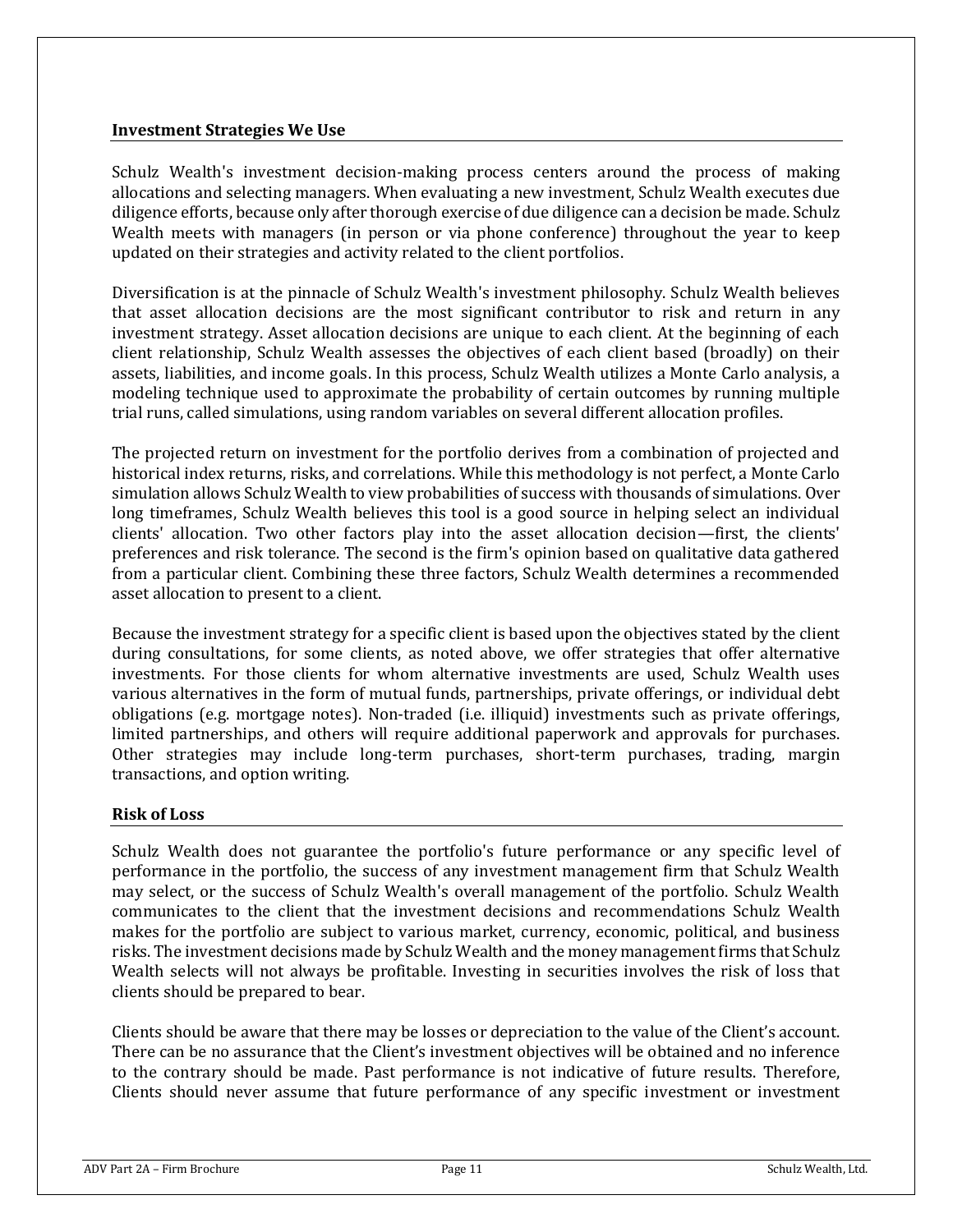strategy will be profitable. Further, depending on the different types of investments there may be varying degrees of risk. Because of the inherent risk of loss associated with investing, SWL is unable to represent, guarantee, or even imply that our services and methods of analysis can or will predict future results, successfully identify market tops or bottoms, or insulate you from losses due to market corrections or declines.

### **Description of Material, Significant or Unusual Risks**

There are certain additional risks associated with the securities recommended and strategies utilized by SWL including, among others:

- Market Risk- the stock market as a whole, or the value of an individual company, goes down resulting in a decrease in the value of client investments. This is also referred to as systemic risk.
- Non-diversification Risk- The risk of focusing investments in a small number of issuers, industries, or foreign currencies, including being more susceptible to risks associated with a single economic, political or regulatory occurrence than a more diversified portfolio might be. This is also referred to as unsystematic risk.
- Equity (stock) Market Risk- Common stocks are susceptible to general stock market fluctuations and to the volatile increases and decreases in value as market confidence in and perceptions of their issuers change. If you held common stock, or common stock equivalents, of any given issuer, you would generally be exposed to greater risk than if you held preferred stocks and debt obligations of the issuer.
- Fixed Income Risk- When investing in bonds, there is the risk that the issuer will default on the bond and be unable to make payments. Further, individuals who depend on set amounts of periodically paid income face the risk that inflation will erode their spending power. Fixedincome investors receive set, regular payments that face the same inflation risk.
- Interest Rate Risk- The chance that prices of fixed income securities will decline because of rising interest rates. Similarly, the income from fixed income securities may decline because of falling interest rates.
- Reinvestment Risk- The risk that interest and principal payments from a bond will be reinvested at a lower yield than that received on the original bond. During periods of declining interest rates, bond payments may be invested at lower rates; during periods of rising rates, bond payments may be invested at higher rates.
- ETF and Mutual Fund Risk- When investing in an ETF or mutual fund, you will bear additional expenses based on your pro rata share of the ETF's or mutual fund's operating expenses, including the potential duplication of management fees. The risk of owning an ETF or mutual fund generally reflects the risks of owning the underlying securities of the ETF or mutual funds. You will also incur brokerage costs when purchasing ETFs.
- Management Risk- Your investment with our firm varies with the success and failure of our investment strategies, research, analysis, and determination of portfolio securities. If our investment strategies do not produce the expected returns, the value of the investment will decrease.
- Opportunity Cost Risk- The risk that an investor may forego profits or returns from other investments.
- Options Risk Below are some of the main risks associated with investing in options:
	- o When writing covered call options to produce income for a client's account, there may be times when the underlying stock is "called" (call option contract exercised or assigned) by the investor that purchased the call option. That means the client would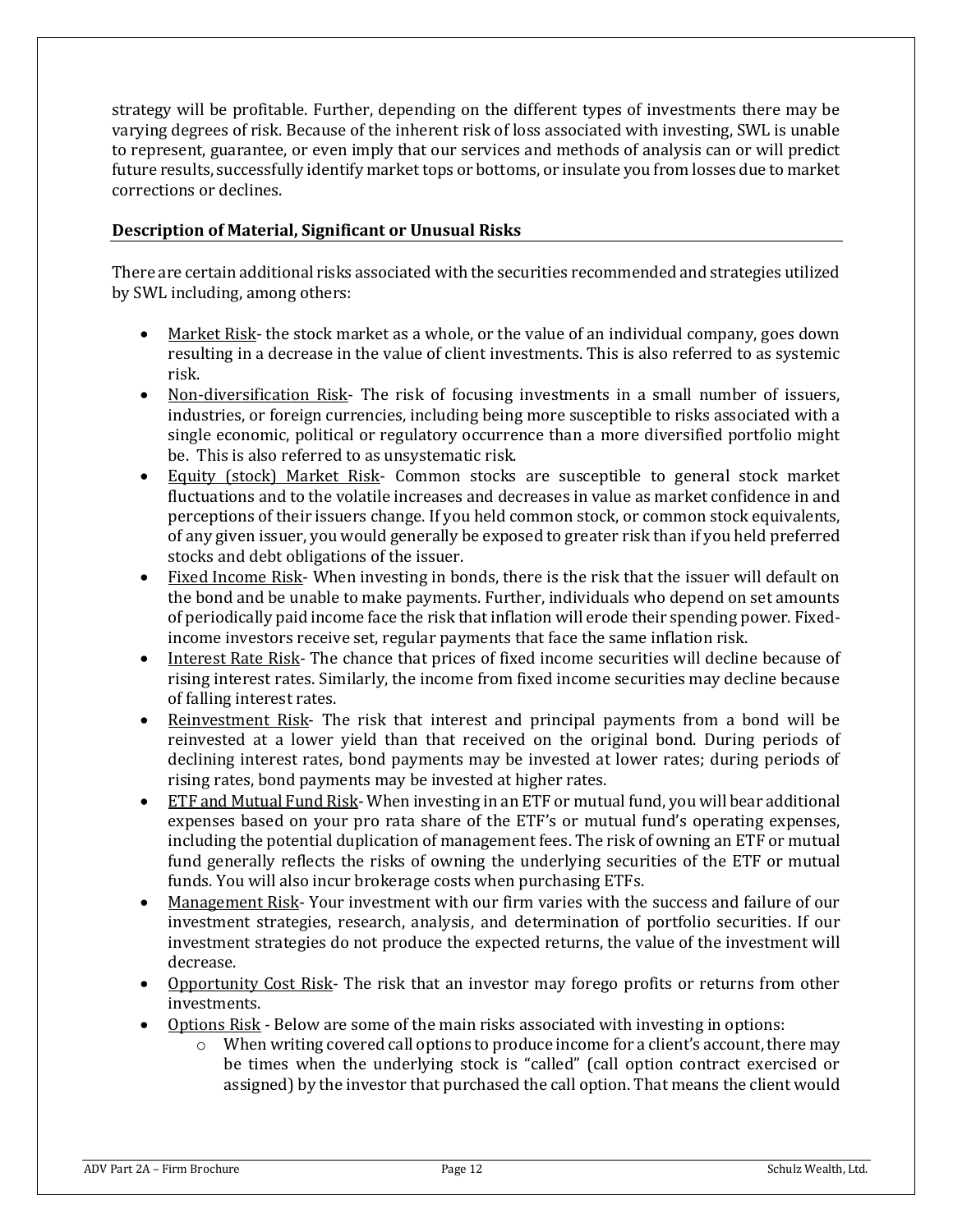be required to sell the underlying security at the exercise (pre-determined) price to that investor.

- $\circ$  Clients may be required to open a margin account in order to invest in options, which carries additional risks (see above for details) and would result in margin interest costs to the client.
- $\circ$  Option positions may be adversely affected by company specific issues (the issuer of the underlying security) which may include but are not limited to bankruptcy, insolvency, failing to file with regulatory bodies, being delisted, having trading halted or suspended, corporate reorganizations, asset sales, spin offs, stock splits, mergers and acquisitions. In addition, market related actions, political issues, and economic issues may adversely affect the option market. These factors could restrict, halt, suspend, or terminate option positions written (sold) or purchased.
- o Changes in value of the option may not correlate with the underlying security, and the account could lose more than principal amount invested.
- $\circ$  Options involve risk and are not suitable for all clients. Therefore, a client should read the option disclosure document, "Characteristics and Risks of Standardized Options", which can be obtained from any exchange on which options are traded, at [www.optionsclearing.com,](http://www.optionsclearing.com/) or by calling 1-888-OPTIONS, or by contacting your broker/custodian.
- Alternative Investments Alternative Investments involve risk, including loss of principal. Alternative Investments, as noted above, are not suitable for all investors. The use of Alternative Investments such as certain mutual funds, partnerships, private offerings, individualized debt obligations, private equity, derivatives, leverage, forward and futures contracts, and commodities exposes clients to additional risks including increased volatility, lack of liquidity, and possible losses greater than their initial investment as well as increased transaction costs.

# **Item 9: Disciplinary Information**

<span id="page-12-0"></span>There are no legal or disciplinary events that are material to the evaluation of our advisory business or the integrity of our management.

### **Item 10: Other Financial Industry Activities & Affiliations**

<span id="page-12-1"></span>Neither the Firm nor any of its management persons are registered or have an application pending to register as a broker-dealer. Further, neither the Firm nor its management persons are registered, or have an application pending to register, as a futures commission merchant, commodity pool operator, commodity trading advisor or an associated person of the foregoing entities. Moreover, the Firm does not have any relationship or arrangement that is material to its advisory business or to its clients. The Firm does not recommend or select other investment advisers for Clients in exchange for compensation from those advisers.

Betterment LLC, a SEC registered investment adviser, and our firm have an agreement whereby Betterment provides investment management and certain back-office services to clients of our firm as described throughout this brochure. As referenced in Item 5 of this brochure, each firm is compensated for their respective services by the client.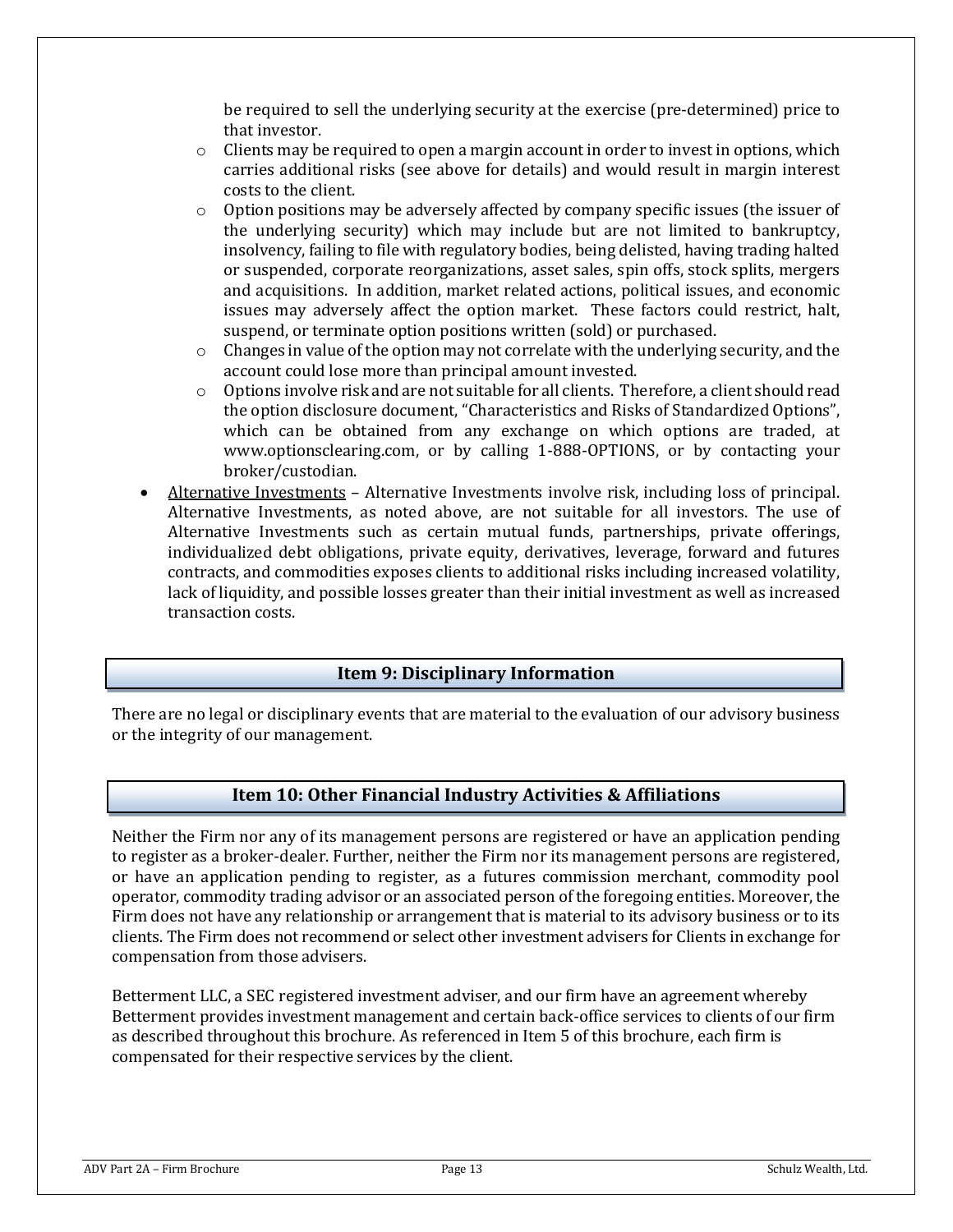# **Item 11: Code of Ethics, Participation, or Interest in Client Transactions & Personal Trading**

<span id="page-13-0"></span>An investment adviser is considered a fiduciary and our firm has a fiduciary duty to all clients. As a fiduciary, it is an investment adviser's responsibility to provide fair and full disclosure of all material facts and to always act solely in the best interest of our clients. Our fiduciary duty is considered the core underlying principle for our Code of Ethics which also includes Insider Trading and Personal Securities Transactions Policies and Procedures. If a client or a potential client wishes to review our Code of Ethics in its entirety, a copy will be provided upon request.

We recognize that the personal investment transactions of members and employees of our firm demand the application of a high Code of Ethics and require that all such transactions be carried out in a way that does not endanger the interest of any client. At the same time, we believe that if investment goals are similar for clients and for members and employees of our firm, it is logical and even desirable that there be common ownership of some securities.

Therefore, to prevent conflicts of interest, we have in place a set of procedures (including a preclearing procedure) with respect to transactions effected by our members, officers and employees for their personal accounts<sup>1</sup>. In order to monitor compliance with our personal trading policy, we have a quarterly securities transaction reporting system for all of our associates. Upon employment or affiliation and at least annually thereafter, all supervised persons will sign an acknowledgement that they have read, understand, and agree to comply with our Code of Ethics.

Neither our firm nor a related person recommends to clients, or buys or sells for client accounts, securities in which our firm or a related person has a material financial interest. Related persons of our firm will at times buy or sell securities and other investments that are also recommended to clients. To minimize this conflict of interest, our related persons will place client interests ahead of their own interests and adhere to our firm's Code of Ethics. Further, our related persons will refrain from buying or selling the same securities prior to buying or selling for our clients in the same day. If related persons' accounts are included in a block trade, our related person's accounts will be traded in the same manner every time.

Our firm and supervised persons must conduct business in an honest, ethical, and fair manner and avoid all circumstances that might negatively affect or appear to affect our duty of complete loyalty to all clients. This disclosure is provided to give all clients a summary of our Code of Ethics.

# **Item 12: Brokerage Practices**

#### <span id="page-13-1"></span>**Selecting a Brokerage Firm**

We seek to recommend a custodian/broker who will hold your assets and execute transactions on terms that are overall most advantageous when compared to other available providers and their services. We consider a wide range of factors, including, among others, these:

<sup>&</sup>lt;sup>1</sup> For purposes of the policy, our associate's personal account generally includes any account (a) in the name of our associate, his/her spouse, his/her minor children, or other dependents residing in the same household, (b) for which our associate is a trustee or executor, or (c) which our associate controls, including our client accounts which our associate controls and/or a member of his/her household has a direct or indirect beneficial interest in.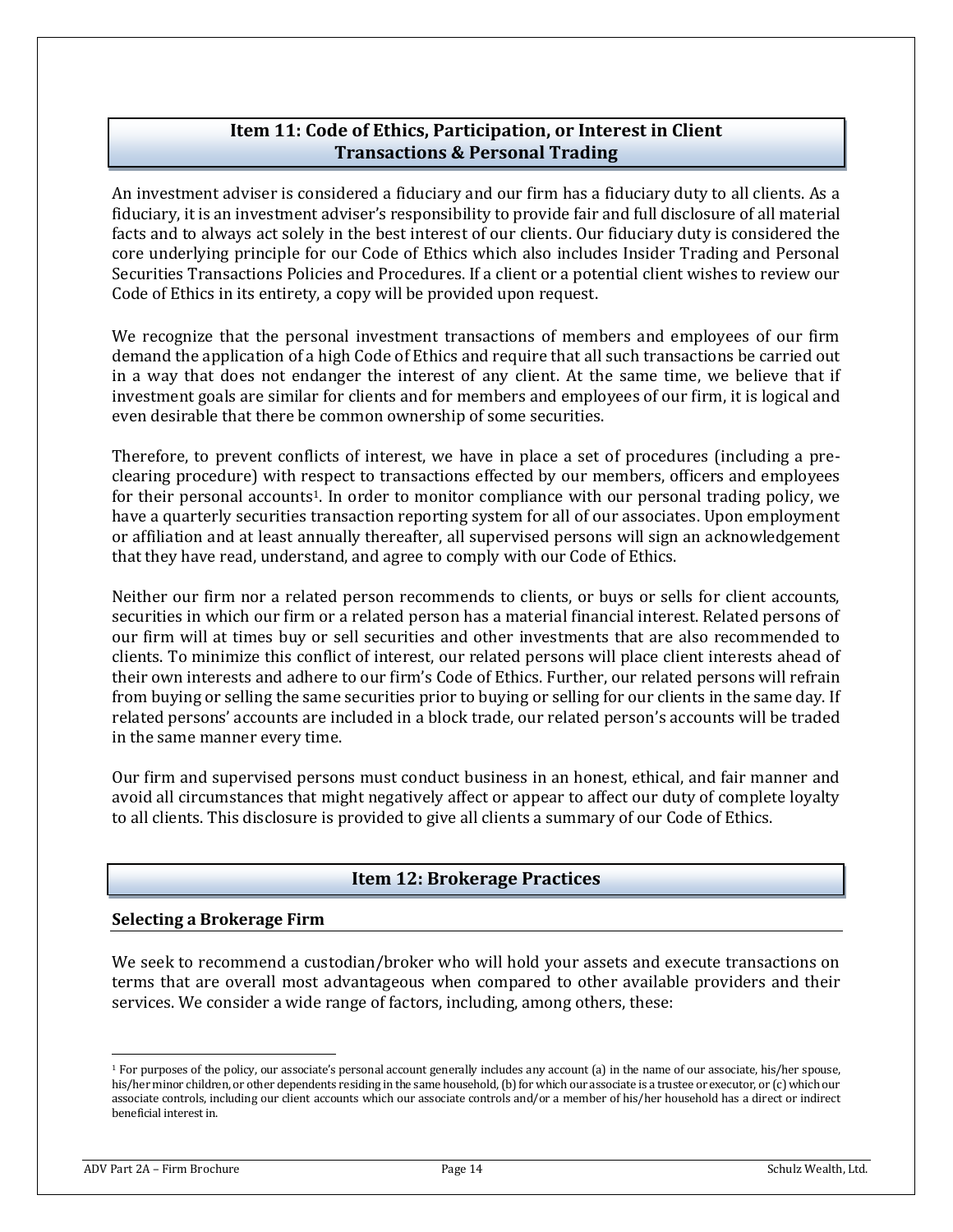- Timeliness of execution
- Timeliness and accuracy of trade confirmations
- Research services provided
- Ability to provide investment ideas
- Execution facilitation services provided
- Record keeping services provided
- Custody services provided
- Frequency and correction of trading errors
- Ability to access a variety of market venues
- Expertise as it relates to specific securities
- Financial condition
- Business reputation
- Quality of services

With this in consideration, our firm participates in the TD Ameritrade Institutional program. TD Ameritrade Institutional is a division of TD Ameritrade, Inc. ("TD Ameritrade") member FINRA/SIPC/NFA. TD Ameritrade is an independent and unaffiliated SEC-registered broker-dealer. TD Ameritrade offers to independent investment Advisors services which include custody of securities, trade execution, clearance, and settlement of transactions. Advisor receives some benefits from TD Ameritrade through its participation in the program. (Please see the disclosure under Item 14 below).

Our firm also has an agreement with RBC Advisor Services ("RBC AS") which is a division of RBC Capital Markets, LLC ("RBC CM"), member NYSE/FINRA/SIPC, to serve as a custodian and brokerage firm for the firm's clients. RBC CM is owned by Royal Bank of Canada, which trades under the symbol RY on the New York Stock Exchange. Advisor receives some benefits from RBC AS for client participation as described below.

TD Ameritrade and RBC AS make certain research and brokerage services available at no additional cost to our firm all of which qualify for the safe harbor exemption defined in Section 28(e) of the Securities Exchange Act of 1934. These services may be directly from independent research companies, as selected by our firm (within specific parameters). Research products and services provided by TD Ameritrade and RBC AS typically include research reports on recommendations or other information about, particular companies or industries; economic surveys, data and analyses; financial publications; portfolio evaluation services; financial database software and services; computerized news and pricing services; quotation equipment for use in running software used in investment decision-making; and other products or services that provide lawful and appropriate assistance by TD Ameritrade and RBC AS to our firm in the performance of our investment decision-making responsibilities.

We do not use client brokerage commissions to obtain research or other products or services. The aforementioned research and brokerage services are used by our firm to manage accounts for which we have investment discretion. Without this arrangement, our firm might be compelled to purchase the same or similar services at our own expense.

As a result of receiving these services, we have an incentive to continue to use or expand the use of TD Ameritrade and RBC AS services. Our firm examined this potential conflict of interest when we chose to enter the relationships with TD Ameritrade and RBC AS and we have determined that the relationships are in the best interest of our firm's clients and satisfies our fiduciary obligations, including our duty to seek best execution.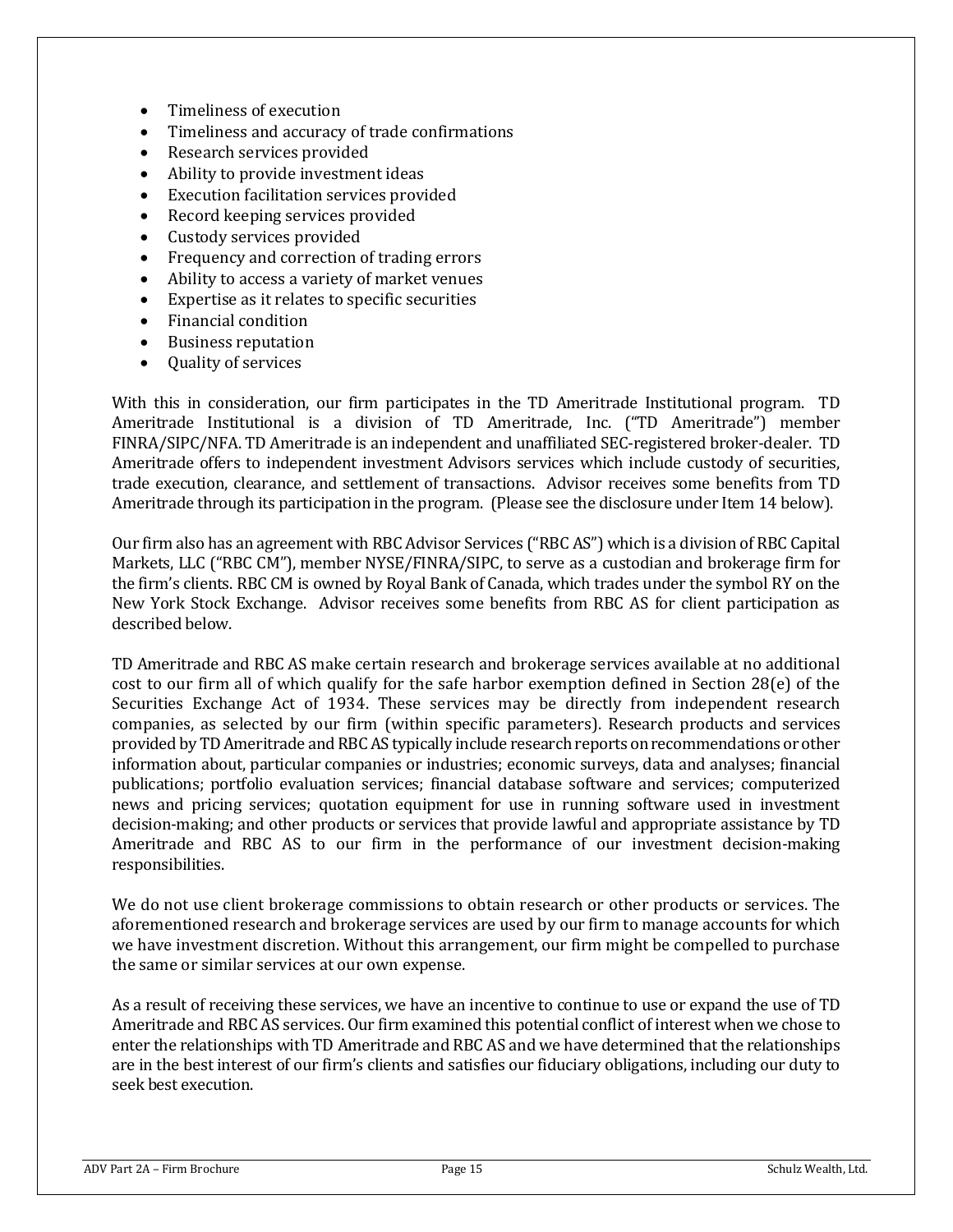TD Ameritrade and RBC AS charge brokerage commissions and transaction fees for effecting certain securities transactions (i.e., transaction fees are charged for certain no-load mutual funds, commissions are charged for individual equity and debt securities transactions). TD Ameritrade and RBC AS enable us to obtain many no-load mutual funds without transaction charges and other noload funds at nominal transaction charges. TD Ameritrade and RBC AS commission rates are generally discounted from customary retail commission rates. The commission and transaction fees charged by TD Ameritrade and RBC AS can be higher or lower than those charged by other custodians and broker-dealers.

Our clients may pay a commission to TD Ameritrade and RBC AS that is higher than another qualified broker dealer might charge to effect the same transaction where we determine in good faith that the commission is reasonable in relation to the value of the brokerage and research services received. In seeking best execution, the determinative factor is not the lowest possible cost, but whether the transaction represents the best qualitative execution, taking into consideration the full range of a broker-dealer's services, including the value of research provided, execution capability, commission rates, and responsiveness. Accordingly, although we will seek competitive rates, to the benefit of all clients, we may not necessarily obtain the lowest possible commission rates for specific client account transactions.

### Betterment Brokerage Services

For clients using Betterment's portfolio management services, Betterment Securities is responsible for execution of securities transactions and maintains custody of customer assets. Clients should understand that the appointment of Betterment Securities as the broker for the accounts held at Betterment may result in their receiving less favorable trade execution than may be available through the use of a broker-dealer that is not affiliated with Betterment.

#### **Soft Dollars**

Although the investment research products and services that may be obtained by our firm will generally be used to service all our clients, a brokerage commission paid by a specific client may be used to pay for research that is not used in managing that specific client's account.

Our firm does not accept products or services that do not qualify for Safe Harbor outlined in Section 28(e) of the Securities Exchange Act of 1934, such as those services that do not aid in investment decision-making or trade execution.

#### **Client Brokerage Commissions**

We do not acquire client brokerage commissions (or markups or markdowns).

#### **Procedures to Direct Client Transactions in Return for Soft Dollars**

We do not direct client transactions to a particular broker-dealer in return for soft dollar benefits.

#### **Brokerage for Client Referrals**

Our firm does not receive brokerage for client referrals.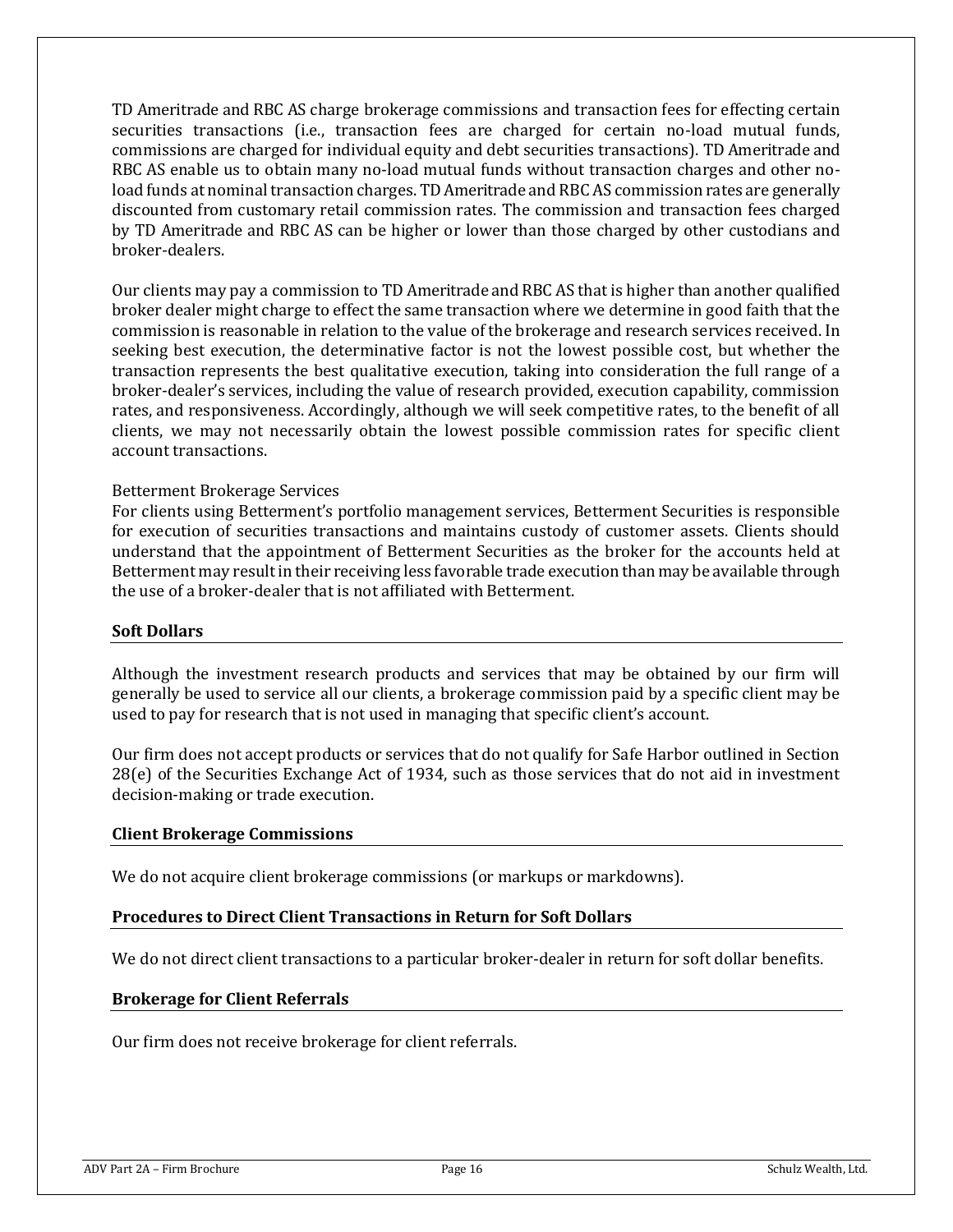### **Directed Brokerage**

Typically, neither we nor any of our firm's related persons have discretionary authority in making the determination of the brokers with whom orders for the purchase or sale of securities are placed for execution, and the commission rates at which such securities transactions are effected. We routinely recommend that a client directs us to execute through a specified broker-dealer. Our firm recommends the use of TD Ameritrade and/or RBC AS. Each client will be required to establish their account(s) with TD Ameritrade or RBC AS if not already done. Please note that not all advisers have this requirement. The only instance in which we retain discretion to choose a broker and/or negotiate fees on your behalf is when we purchase bonds on your behalf and either your selected broker does not offer the selected bond or when we can obtain better pricing through another broker. In the above instances, we check all Municipal Bond quotes against the Electronic Municipal Market Access (EMMA) system to verify that you receive best execution on the purchase before making a selection.

If a client directs us to use a particular broker or dealer, the client will negotiate terms and arrangements for the account with that broker-dealer, and we will not seek better execution services or prices from other broker-dealers or be able to "batch" client transactions for execution through other broker-dealers with orders for other accounts managed by the firm (as described below). Additionally, in directed brokerage situations, the firm will have limited ability to ensure the brokerdealer selected by the client will provide best possible execution. As a result, the client could pay higher commissions or other transaction costs or greater spreads, or receive less favorable net prices, on transactions for the account than would otherwise be the case. Subject to its duty of best execution, the firm can decline a client's request to direct brokerage if, in our sole discretion, we believe such directed brokerage arrangement would not be beneficial to a client.

#### **Permissibility of Client-Directed Brokerage**

We allow clients to direct brokerage outside our recommendation. We may be unable to achieve the most favorable execution of client transactions. Client directed brokerage may cost clients more money. For example, in a directed brokerage account, you may pay higher brokerage commissions because we typically cannot aggregate orders to reduce transaction costs, or you may receive less favorable prices.

### **Special Considerations for ERISA Clients**

A retirement or ERISA plan client may direct all or part of portfolio transactions for its account through a specific broker or dealer to obtain goods or services on behalf of the plan. Such direction is permitted provided that the goods and services provided are reasonable expenses of the plan incurred in the ordinary course of its business for which it otherwise would be obligated and empowered to pay. ERISA prohibits directed brokerage arrangements when the goods or services purchased are not for the exclusive benefit of the plan. Consequently, we will request that plan sponsors who direct plan brokerage provide us with a letter documenting that this arrangement will be for the exclusive benefit of the plan.

#### **Aggregation of Purchase or Sale**

We perform investment management services for various clients. There are occasions on which portfolio transactions may be executed as part of concurrent authorizations to purchase or sell the same security for numerous accounts served by our firm, which involve accounts with similar investment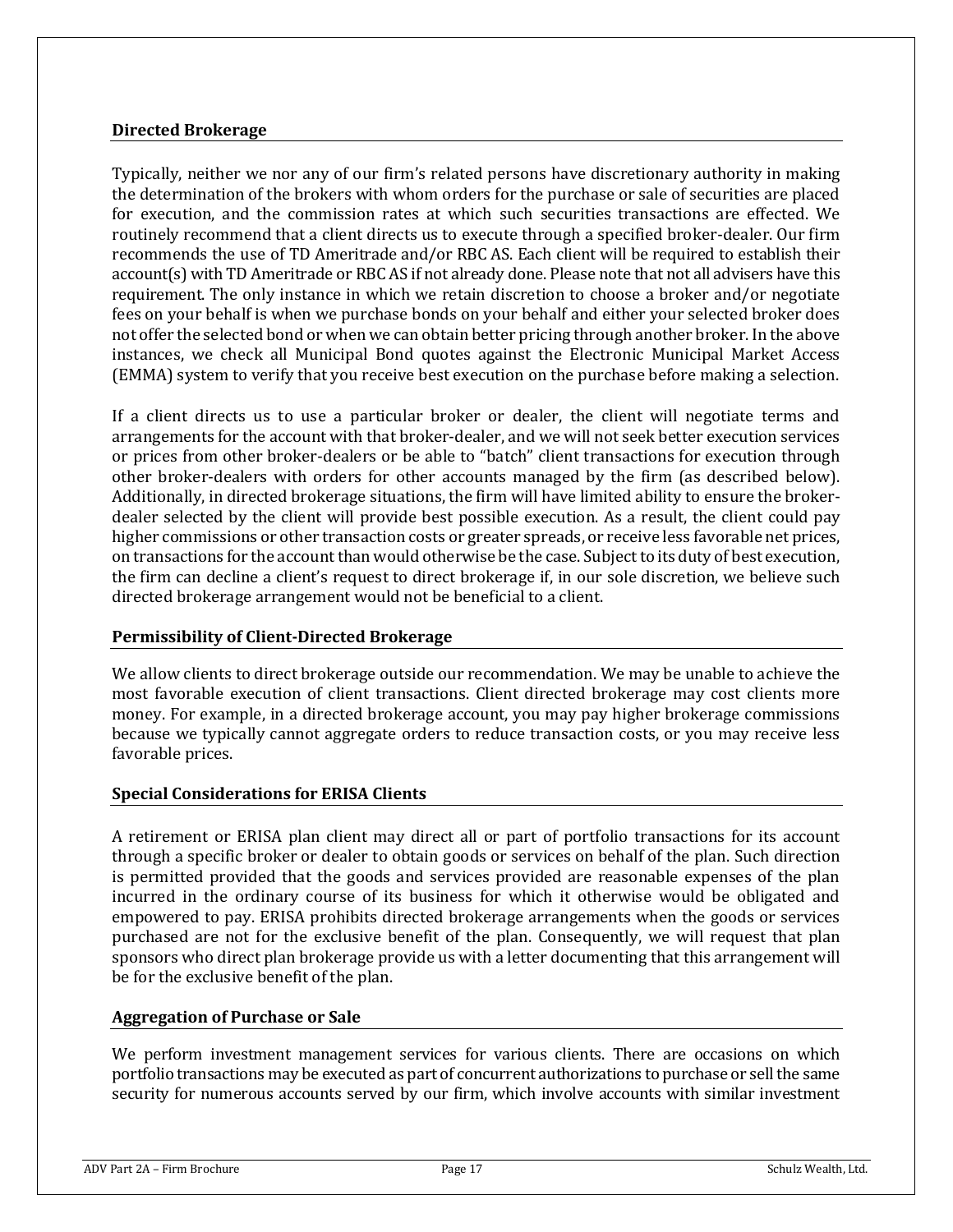objectives. Although such concurrent authorizations potentially could be either advantageous or disadvantageous to any one or more accounts, they are affected only when we believe that to do so will be in the best interest of the effected accounts. When such concurrent authorizations occur, the objective is to allocate the executions in a manner which is deemed equitable to the accounts involved. In any given situation, we attempt to allocate trade executions in the most equitable manner possible, taking into consideration client objectives, current asset allocation and availability of funds using price averaging, proration, and consistently non-arbitrary methods of allocation.

# **Item 13: Review of Accounts or Financial Plans**

<span id="page-17-0"></span>We review accounts on at least a quarterly basis for our clients subscribing to our Comprehensive Wealth Planning service. The nature of these reviews is to learn whether clients' accounts are in line with their investment objectives, appropriately positioned based on market conditions, and investment policies, if applicable. We provide ongoing performance reports with a financial plan as a part of this service. Financial plans will be updated as things change in the clients' life, objectives, etc. Verbal reports to clients take place on at least an annual basis when we contact clients who subscribe to this service. Reviews will be conducted by a qualified Investment Adviser Representative. We may review client accounts more frequently than described above. Among the factors which may trigger an off-cycle review are major market or economic events, the client's life events, requests by the client, etc.

Retirement Plan Consulting clients receive reviews of their pension plans for the duration of the pension consulting service. On an ongoing basis, Pension Consulting clients will receive written and/or verbal updated reports regarding their retirement plans.

# **Item 14: Client Referrals & Other Compensation**

### <span id="page-17-1"></span>**TD Ameritrade and RBC Adviser Services**

As disclosed under Item 12 of this Brochure, we participate in TD Ameritrade's institutional customer program and recommend TD Ameritrade and/or RBC Adviser Services to Clients for custody and brokerage services. There is no direct link between our firm's participation in the program(s) and the investment advice we give to our Clients, although we receive economic benefits through our participation in the program that are typically not available to TD Ameritrade or RBC retail investors. These benefits include the following products and services (provided without cost or at a discount): receipt of duplicate Client statements and confirmations; research related products and tools; consulting services; access to a trading desk serving our firm's participants; access to block trading (which provides the ability to aggregate securities transactions for execution and then allocate the appropriate shares to Client accounts); the ability to have advisory fees deducted directly from Client accounts; access to an electronic communications network for Client order entry and account information; access to mutual funds with no transaction fees and to certain institutional money managers; and discounts on compliance, marketing, research, technology, and practice management products or services provided to us by third party vendors. TD Ameritrade may also have paid for business consulting and professional services received by our firm's related persons. Some of the products and services made available by TD Ameritrade and/or RBC AS through the program(s) can benefit our firm but may not benefit our Client accounts. These products or services assist us in managing and administering Client accounts, including accounts not maintained at TD Ameritrade or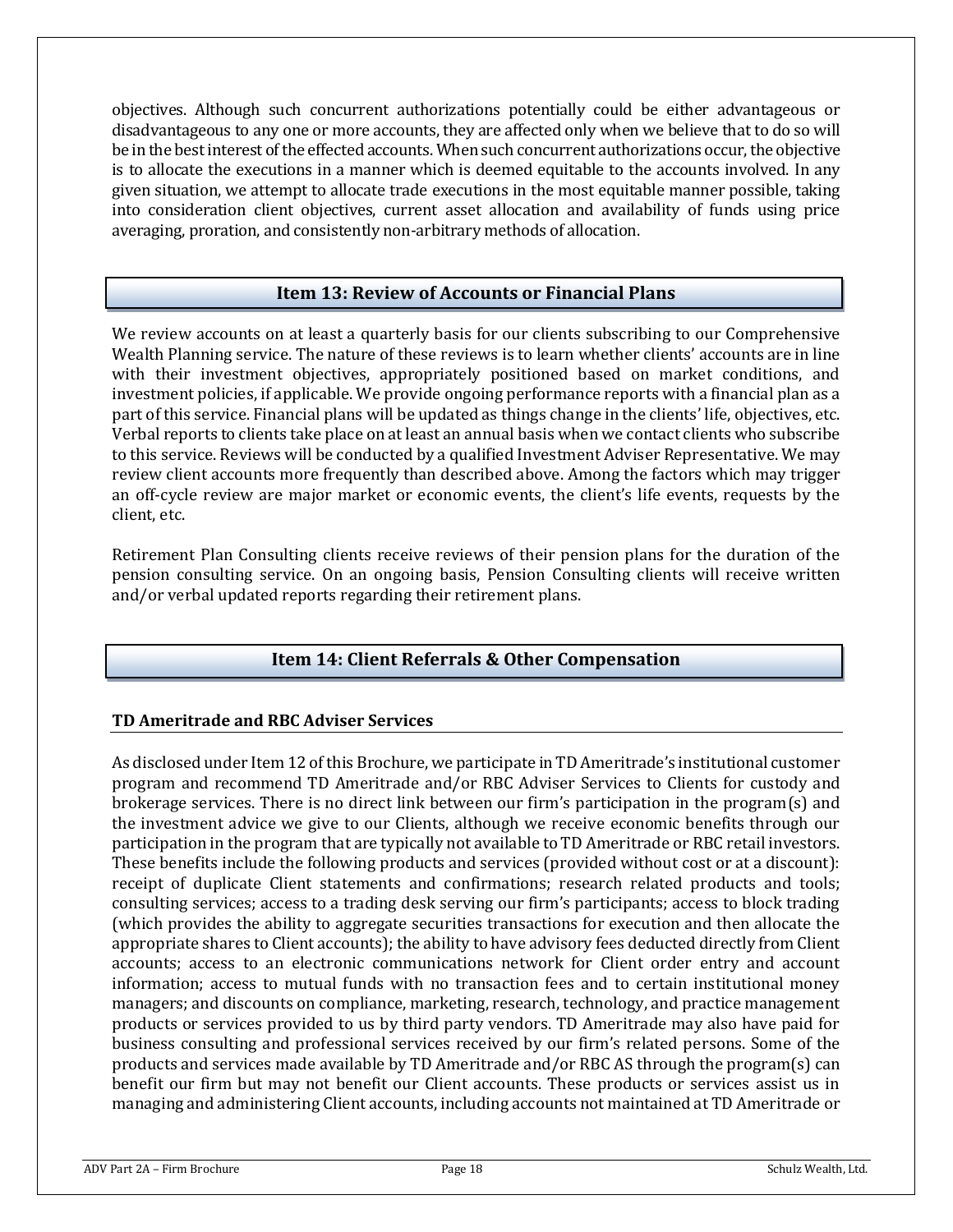RBC AS. Other services made available by TD Ameritrade are intended to help us manage and further develop our business enterprise. The benefits received by our firm or our personnel through participation in the program do not depend on the amount of brokerage transactions directed to TD Ameritrade. As part of our fiduciary duties to our clients, we always endeavor to put the interests of our clients first. Clients should be aware, however, that the receipt of economic benefits by our firm or our related persons in and of itself creates a potential conflict of interest and may indirectly influence our firm's choice of TD Ameritrade and/or RBC AS for custody and brokerage services.

### **Referral Fees**

We do not pay referral fees (non-commission based) to independent solicitors (non-registered representatives) for the referral of their clients to our Firm.

# **Item 15: Custody**

<span id="page-18-0"></span>We do not accept physical custody of your assets; however, pursuant to the Investment Advisers Act of 1940, we are deemed to have "constructive custody" of client funds because we have the authority and ability to debit our fees directly from the accounts of those clients receiving our services. Additionally, certain clients have, and may in the future, sign a Standing Letter of Authorization ("SLOA") that gives us the authority to transfer funds to a third-party as directed by the client in the SLOA. This is also deemed to give us custody. Custody is defined as any legal or actual ability by the firm to withdraw client funds or securities. Firms with deemed custody must take the following steps:

- 1. Ensure clients' managed assets are maintained by a qualified custodian;
- 2. Have a reasonable belief, after due inquiry, that the qualified custodian will deliver an account statement directly to the client at least quarterly;
- 3. Confirm that account statements from the custodian contain all transactions that took place in the client's account during the period covered and reflect the deduction of advisory fees; and
- 4. Obtain a surprise audit by an independent accountant on the clients' accounts for which the advisory firm is deemed to have custody.

However, the rules governing the direct debit of client fees and SLOAs exempts us from the surprise audit rules if certain conditions (in addition to steps 1 through 3 above) are met. Those conditions are as follows:

- 1. When debiting fees from client accounts, we must receive written authorization from clients permitting advisory fees to be deducted from the client's account.
- 2. In the case of SLOAs, we must: (i) confirm that the name and address of the third party is included in the SLOA, (ii) document that the third-party receiving the transfer is not related to our firm, and (ii) ensure that certain requirements are being performed by the qualified custodian.

The qualified custodian that is selected by a client maintains actual physical custody of client assets. For Clients using Betterment, Betterment Securities maintains custody of your assets managed by Betterment. Client account statements from custodians will be sent directly to each client to the email or postal mailing address that is provided to the qualified custodian selected by the client. Clients account statements are also available for review online at TD Ameritrade and Betterment's websites. Clients are encouraged to compare information provided in reports or statements received by our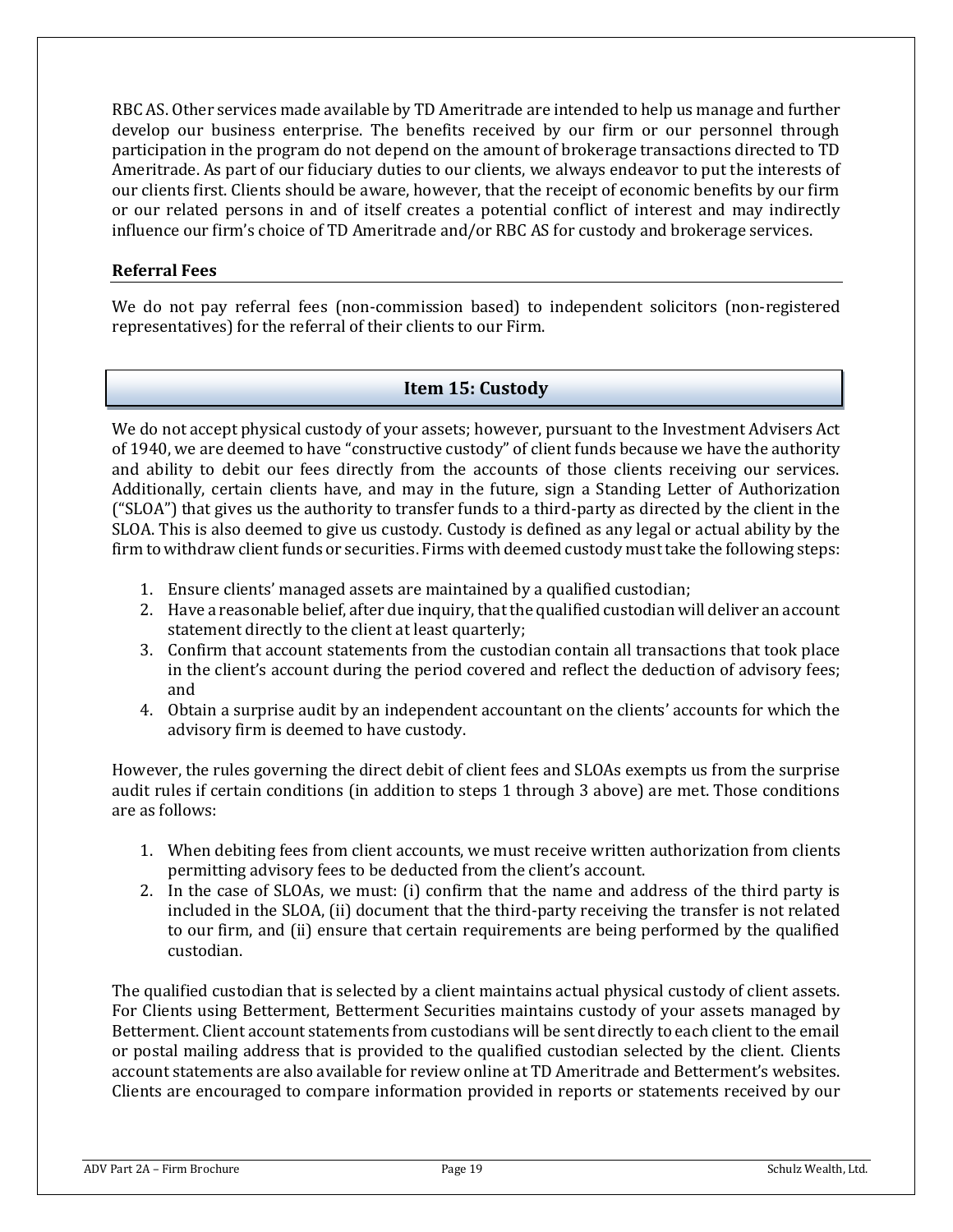firm with the account statements received from their custodian for accuracy. In addition, clients should understand that it is their responsibility, not the custodian's, to ensure that the fee calculation is correct.

If client funds or securities are inadvertently received by our firm, they will be returned to the sender immediately, or as soon as practical.

We encourage our clients to raise any questions with us about the custody, safety, or security of their assets. The custodians we do business with will send you independent account statements listing your account balance(s), transaction history and any fee debits or other fees taken out of your account.

# **Item 16: Investment Discretion**

<span id="page-19-0"></span>Clients provide our firm with investment discretion on their behalf, pursuant to an executed investment advisory client agreement. By granting investment discretion, we are authorized to execute securities transactions, which securities are bought and sold, the total amount to be bought and sold, and the costs at which the transactions will be effected. Limitations may be imposed by the client in the form of specific constraints on any of these areas of discretion with our firm's written acknowledgement.

# **Item 17: Voting Client Securities**

<span id="page-19-1"></span>We accept proxy voting authority for the securities in Clients' accounts. For assets managed by Betterment, Clients delegate to Betterment the authority to receive and vote all proxies and related materials.

For the securities directly managed by us, we will vote proxies in a manner that is, in our opinion, in the best interests of our clients and in accordance with our established policies and procedures. Our Firm will retain all proxy voting books and records for the requisite period of time, including a copy of each proxy statement received, a record of each vote cast, a copy of any document created by us that was material to making a decision how to vote proxies, and a copy of each written client request for information on how the Firm voted proxies. Should the Firm determine that it has a conflict of interest in voting a client proxy, Schulz Wealth will contact the client and vote pursuant to the direction of the client.

The Firm does not render advice to or take any actions on behalf of clients with respect to any legal proceedings, including bankruptcies and shareholder litigation.

Clients may request a copy of our proxy voting policies and procedures and/or information on how particular proxies were voted by contacting our Chief Compliance Officer.

We do not pay for proxy voting services with soft dollars. Also, we do not charge an additional fee to vote proxies.